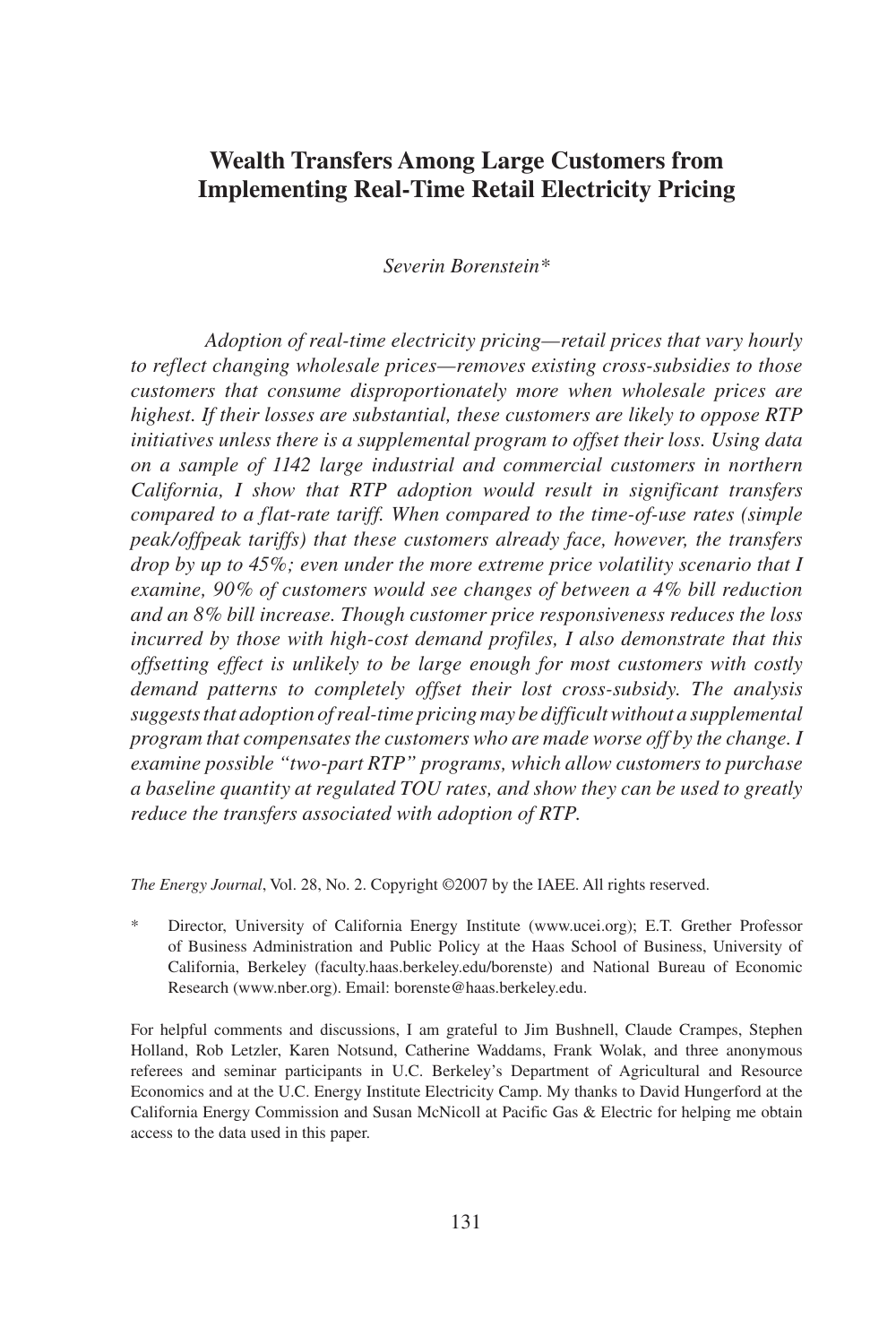#### **1. Introduction**

With the restructuring of electricity markets, and the disruptions that resulted in some locations, there has been an increasing focus on efficient pricing of electricity. At the retail level, there have been studies and public policy discussions of real-time pricing (RTP)—retail prices that vary hour-to-hour, reflecting wholesale price variation. Among economists and some policy makers there is widespread agreement on the potential benefits of RTP. There is, however, uncertainty about the full economic impact of RTP. Beyond the real economic costs of implementing RTP—such as installing sophisticated meters and adapting to more complex billing—the resulting wealth transfers also create potential political barriers.

Wealth transfers from moving to RTP would occur because current billing practices—a constant price at all times or simple peak/off-peak pricing (known as time-of-use or TOU pricing)—do not cause retail prices to fluctuate as much as they would under RTP. Under current billing approaches, customers who consume disproportionately high quantities when wholesale prices are high are subsidized by those who consume disproportionately low quantities at those times.

In this paper, I investigate the size of the wealth transfers that would occur if electricity systems were to change from billing large commercial and industrial customers under the simple retail pricing structures currently in use to billing them under a real-time pricing structure. I focus in this paper only on wealth transfers. In other work, I and others have estimated the size of potential efficiency gains from RTP.<sup>1</sup> While efficiency gains are clearly important, policy discussions of RTP proposals can be derailed by concerns that some customers would be harmed significantly by ending the cross-subsidy implicit in the current billing structures. My goal in this paper is to characterize the magnitude of the transfers that would occur with implementation of RTP and explore policies that would reduce the resistance to RTP that could result from those transfers.

The setting I study here is one in which RTP becomes mandatory for all large customers, but the analysis also has implications for so-called voluntary RTP programs. In such programs, if the class of non-joiners is required to cover their costs separately from RTP customers, then this analysis suggests the size of the cross-subsidy that would no longer be available to customers with costly consumption profiles when they choose not to join the RTP program. Thus, for either mandatory or voluntary programs, this analysis indicates how much some customers may have to lose from RTP and how hard they might therefore be expected to fight against it.

Using a dataset of real-time consumption patterns of 1142 large customers in northern California, I analyze their retail electricity costs under alternative billing approaches. I find that moving from a flat rate to RTP would indeed cause significant wealth transfers. Decomposing this effect, however, I find that much of the transfers that would result from a switch from a flat-rate tariff to RTP occur

<sup>1.</sup> See Borenstein (2005a), Borenstein (2005b), Borenstein and Holland (2005), and Holland and Mansur (2005).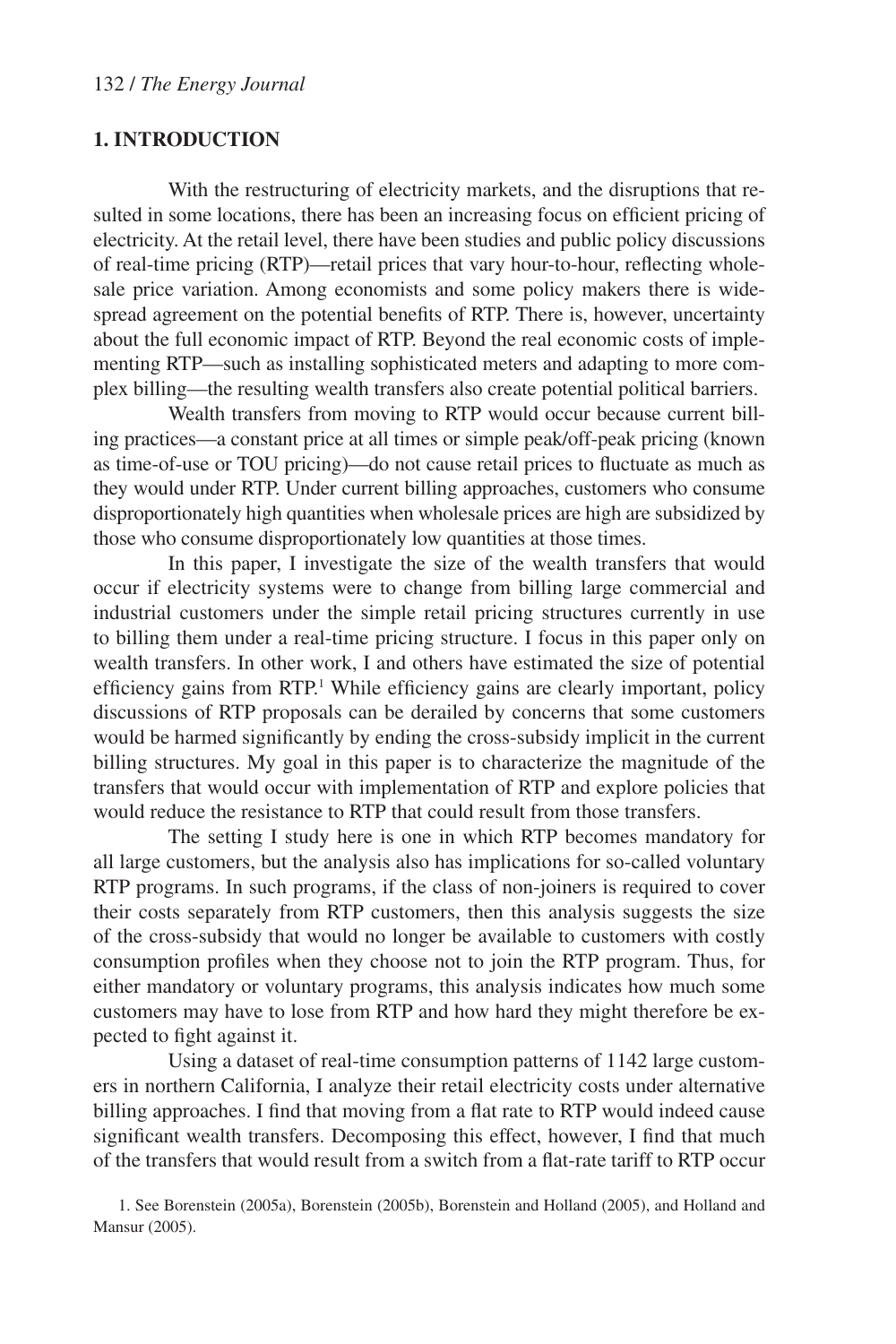even with movement from flat rates to TOU, a change that has already taken place for most large customers in the U.S.

I then investigate how much the potential losers in a switch to RTP may be able to overcome the loss of cross-subsidy by being price responsive. That is, even if a customer has a relatively costly demand profile—consuming larger quantities at times when the wholesale price is high—it might be able to offset that loss through efficiency gains that occur when it sees the actual real-time electricity price and responds. The results of this analysis, however, suggest that the effect of a customer's own price response on its bill are likely to be small compared to the transfer effect unless the customer exhibits quite high price elasticity.

The results suggest that it may be important to mitigate the wealth transfers from RTP adoption in order to build a broad enough political coalition for its adoption. Where RTP has been broadly adopted, it has usually been structured as a "two-part" pricing program, including a "baseline" component that allows an RTP customer to continue purchasing a fixed quantity of power at a regulated rate. I explain how such programs reduce the wealth transfers that would otherwise accompany RTP adoption and by doing so probably contribute to their acceptance. I then examine empirically the effect of a fairly common type of two-part RTP on reducing wealth transfers that real-time pricing could cause.

In the next section, I explain how I calculate retail rates under alternative billing regimes. In section III, I explain the data used for customer demands and wholesale prices. The results with non-price-responsive RTP customers are presented and analyzed in section IV. In section V, I extend the analysis to allow for price responsiveness by the customers who are charged real-time prices. I discuss the political economy implications of the results in section VI and examine how two-part RTP programs that include a baseline quantity purchased at regulated rates reduce the wealth transfer from RTP adoption. I conclude in section VII.

### **2. Alternative Retail Billing Arrangements**

Historically, electricity customers have been billed according to one of two general rate designs: a time-independent "flat" electricity price or a time-ofuse (TOU) price structure that charges higher rates during pre-designated "peak" times and lower rates at other times. Nearly all large electricity users are charged for energy according to a TOU rate.2

Flat electricity rates impose a standard per-kilowatt-hour rate that is charged at all times of the day, week, and year, while it is in force. Time-of-use rates can be as simple as charging a different rate during high demand months than during low-demand months, but in practice are generally more complex. The time-of-use rate structures faced by most of the customers I study here have five different price

<sup>2.</sup> Customer bills also include a component for transmission and distribution of electricity as well as the energy component. I do not consider the T&D component of the tariff, which often includes a demand charge that is a function of the customer's peak usage during a period, as there is currently little or no policy discussion of changing that.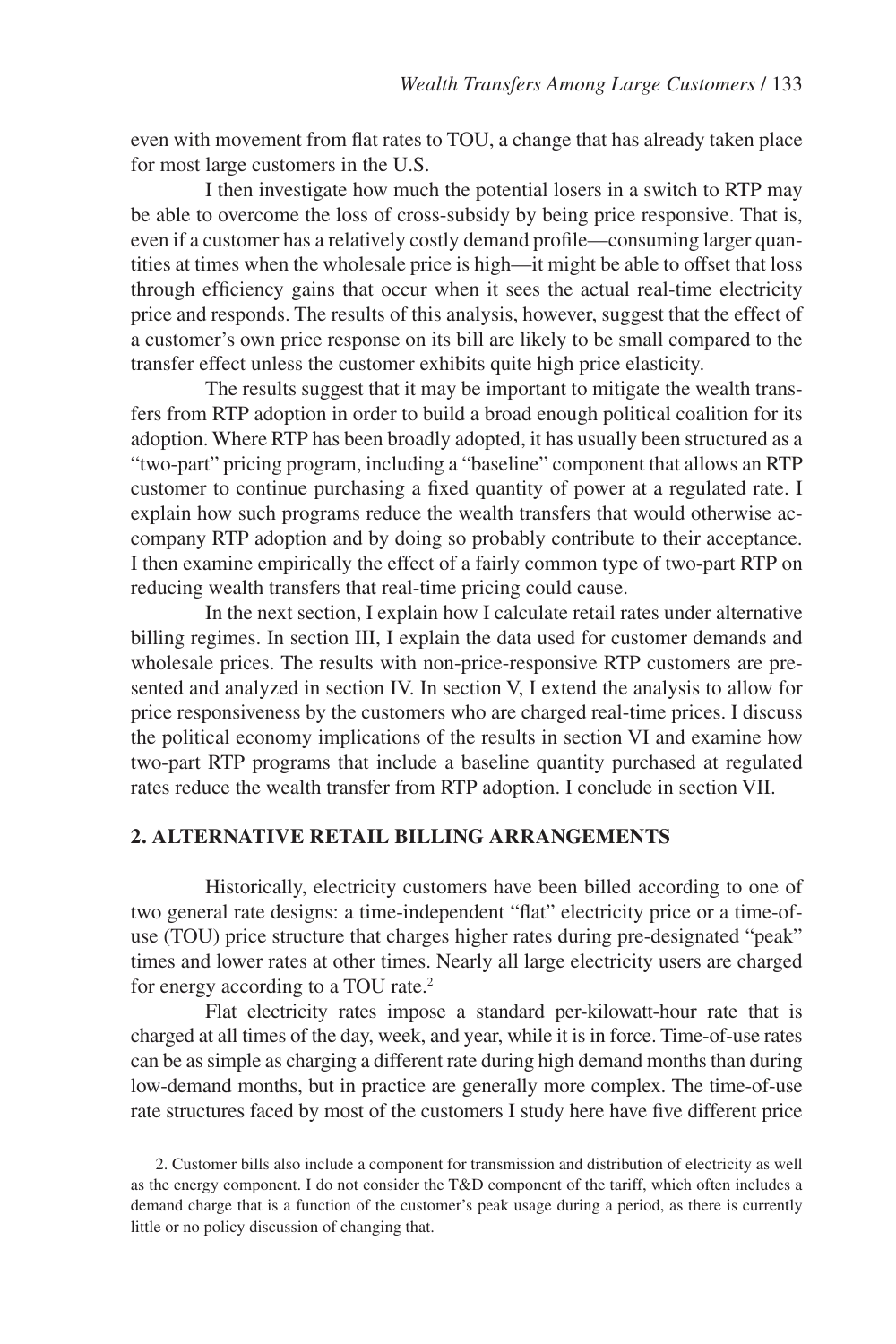levels based on the time of year and the day/time of the week. There are two periods during the "winter" months, in effect November through April: the peak rate is in effect from 8:30am to 9:30pm on non-holiday weekdays and the off-peak rate is in effect at all other times. Summer rates, which cover May through October, have three components: Peak period is noon-6pm on non-holiday weekdays; Shoulder period is 8:30am-noon and 6pm-9:30pm on non-holiday weekdays, and off-peak is all other times. Because I have consumption data for hour-long periods, I assume that rate changes occur at 8am and 10pm, rather than 8:30am and 9:30pm.<sup>3</sup>

Clearly, because the wholesale cost of electricity varies by the hour, there are likely to be significant cross-subsidies present in retail rates that vary substantially less often. In addition, there are often cross-subsidies across classes of customers: residential versus commercial/industrial, high- versus low-cost locations, and low-usage versus higher-usage customers. Charging retail customers real-time wholesale energy prices for the electrical energy they consume would eliminate the time-based cross-subsidies within the energy portion of their bills.

In order to focus on the effect of the rate design, I abstract from other subsidies that the political rate-making process might include in the rates. For the group of customers I observe, I assume that each of the rate structures considered—flat, TOU and RTP—raises total revenue from these customers that exactly equals the total wholesale cost of the power they consume.<sup>4</sup> For a given set of wholesale prices, that is sufficient to fully specify the flat and RTP rates.

The TOU rate, however, requires further specification, as there are many different rates for the five TOU periods that would attain the revenue neutrality target. I start by assuming that there is no cross-subsidy across the TOU periods. The resulting TOU rate schedule has a somewhat larger peak-to-offpeak price variation than exists in actual tariffs, however, so I also consider a TOU tariff with a ratio of prices between periods that mirrors the ratios in tariffs that are actually in use.

By comparing the various retail tariffs under the assumption that each generates adequate revenues, I am ignoring any risk premium that might be part of the retail price. It is not clear why such a risk premium would be (or is in fact) built into the electricity tariffs of utilities, because they generally face little revenue-adequacy risk of not be able to recoup their procurement costs from volatile electricity prices. In any case, the risk premium would just shift the net gain of *all* customers by a given amount per MWh.<sup>5</sup>

3. Under this assumption, in the four year period I study, the number of hours each rate is in effect are: winter off-peak, 10,512 hours; winter peak, 6,888 hours; summer off-peak, 10,440 hours; summer shoulder, 4128 hours; summer peak, 3096 hours.

4. In reality, over any given time period revenues from pre-set rates for a group of customers are unlikely to exactly match the utility's costs of serving those customers. Over a four-year period, however, the rate adjustment process is likely to be sufficiently flexible that revenues will deviate very little (on a proportional basis) from costs. Furthermore, there's no obvious reason to believe that this would affect the analysis of transfers among customers other than moving the mean change in bills by the revenue shortfall or surplus.

5 There is the associated cost to customers from bearing this risk, but I have shown in Borenstein (2007) that this risk is easily hedged.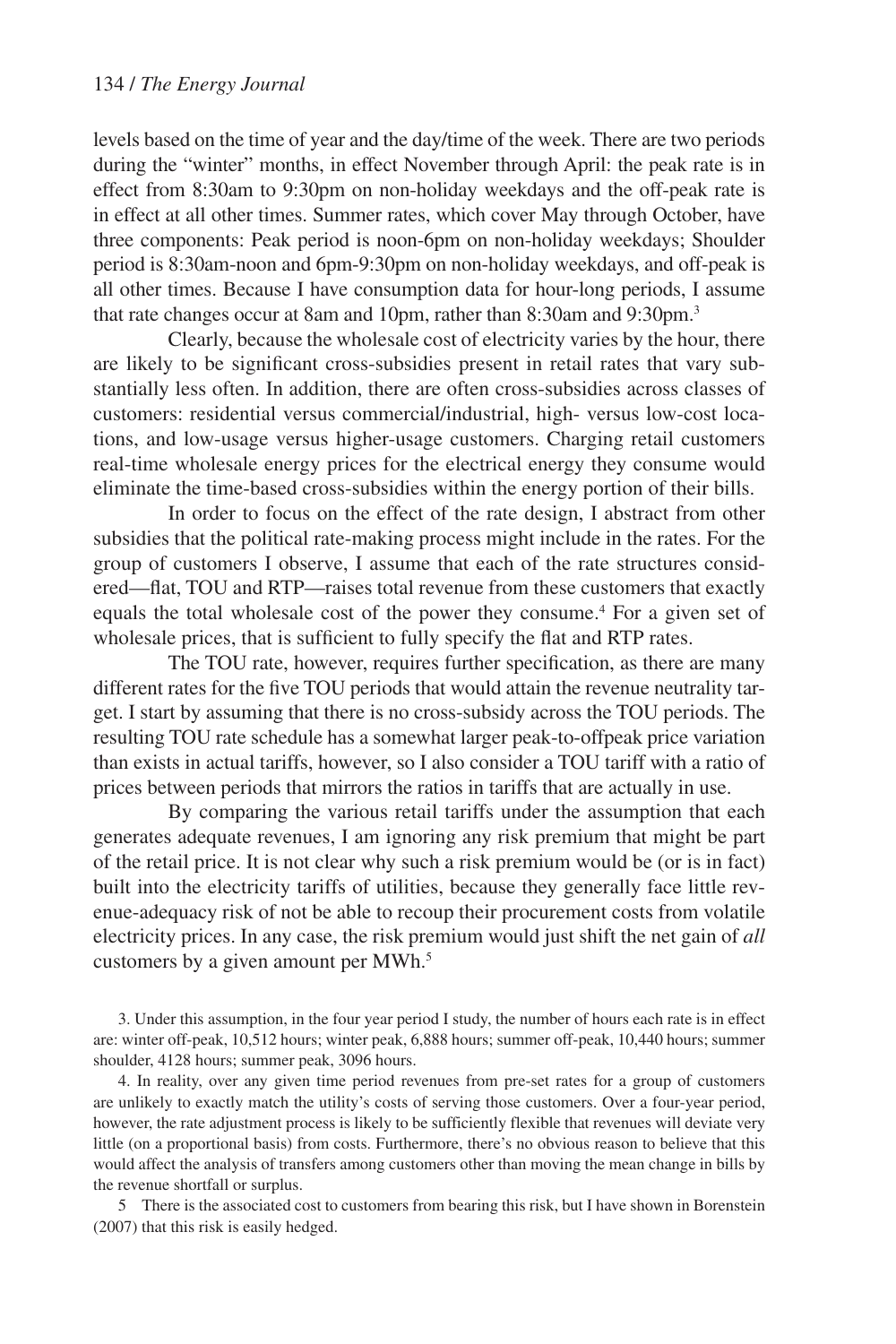#### **3. Demand and Price Data**

In order to estimate the potential size of wealth transfers under RTP, one needs to have data on the demand patterns of individual customers and to analyze how a customer's demand co-varies with the wholesale price of electricity.6 I have obtained hourly customer-level consumption for 1142 large industrial and commercial customers of Pacific Gas & Electric from January 2000 through December 2003<sup>7</sup>

I start by using the simplest approach to analyzing transfers, assuming that each customer's demand is completely price inelastic and looking at their payments under alternative billing regimes. I do this for concreteness, as elasticity estimates are controversial and there is no credible way to infer customer-level demand elasticities from the available data. Still, in section V, I assume various levels of demand elasticity—though still the same level for all observed customers—and examine the extent to which introducing such elasticity reduces the losses incurred by those customers that would be harmed by a switch to RTP.

The value of this whole exercise depends on the plausibility of the distribution of wholesale prices assumed. One could use the actual California prices from the same time period as the customer-level data. While these prices have some credibility, there is a real issue of how representative they are of likely prices in the future. In particular the 2000 to 2003 period includes both the California electricity crisis—which ran roughly from June 2000 through May 2001—and the subsequent over-capacity and prices that were widely viewed as having been below long-run equilibrium levels.<sup>8</sup> The 2000-01 crisis resulted in prices that were higher, and possibly more volatile, than normal levels, while the subsequent glut of capacity almost certainly damped peak prices more than off-peak prices, leading to reduced price volatility that would tend to understate the wealth transfer effect that introduction of RTP would have.

While I carry out the analysis using these actual spot prices, I view this as such an unusual period that simulated long-run equilibrium price variation is likely to be more representative of the volatility one should expect in the future. I also study potential transfers that would result using simulated long-run equilibrium wholesale prices. The simulations are based on the model presented in Borenstein (2005a). The model establishes a long-run perfectly competitive equilibrium in capacity and wholesale prices for a given demand profile (load duration curve based on the California ISO control area), assumed aggregate demand elasticity, and

6. In discussing this covariation, I am not suggesting causality, since the customers don't actually face these prices.

7. These are the customers for which PG&E has complete hourly data over this time period. These are among PG&E's largest customers with average annual consumption of 6802 MWh.

8. The emergency building of capacity in response to the California electricity crisis brought online so many new power plants that operators argued prices were then too low to justify further building.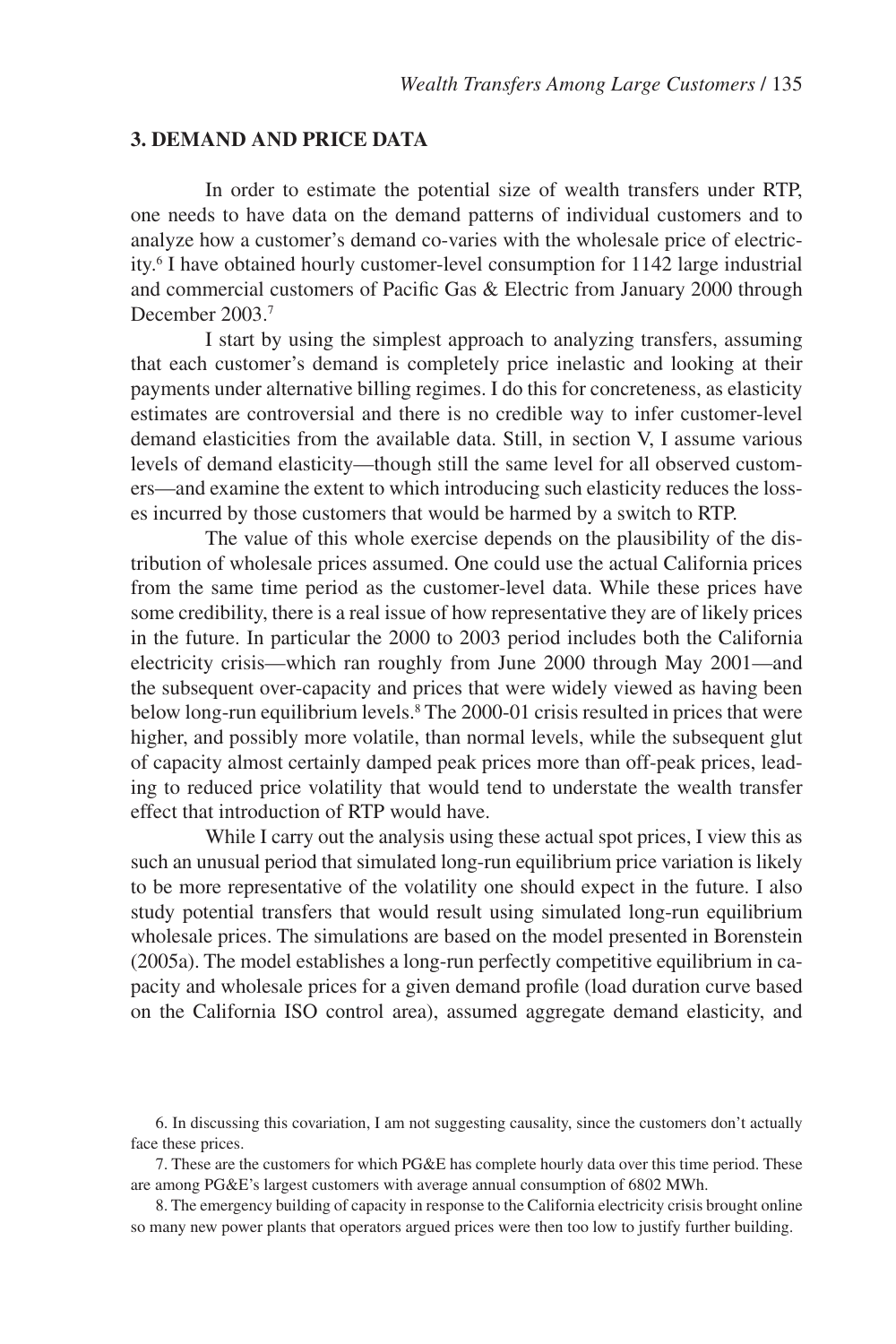costs of different types of production capacity.<sup>9</sup> The simulation model assures that generators cover their variable plus amortized fixed costs during the sample period. The simulation is of an energy-only revenue model; there are no separate capacity payments. Thus, fixed cost recovery occurs during the highest-demand hours when price exceeds the variable cost of even the least efficient generation units.

The data used for generating the wholesale price series for this paper are not exactly the same as in Borenstein (2005a). First, I use different cost data than those in the earlier paper, reflecting changes in capital and fuel costs since that paper was written.10 Second, I use only demand data from the 4-year period 2000- 2003. By limiting the time period of simulation to just January 2000 through December 2003, I can impose that the resulting prices are sufficient in aggregate to cover the amortized capital and variable costs of all generators during the sample time period.

Absent large elasticity for aggregate demand, much of the capital costs are recovered in peak hours, though exactly how many hours and how peaky the prices are depends on the exact elasticity of aggregate demand. I create two wholesale price series with differing elasticities of aggregate demand and different resulting peakiness of prices. The two simulated scenarios differ in the degree of demand elasticity that within-market producers are assumed to face. Demand elasticity may come about from actual end-user adjustments, but it can also come from import supply elasticity or the system operator utilizing out-of-market resources to provide supply if the market prices rises high enough. With extremely inelastic demand, the simulated market equilibrium includes a very small number of hours in which prices are extremely high. These hours produce the net revenues (scarcity rents) necessary for peaker generation units to cover their amortized fixed costs. With somewhat greater demand elasticity, the long-run equilibrium involves the peaker generators collecting scarcity rents over more hours, but a lower level of scarcity rents and a lower wholesale price in any one of those hours. In scenario I, I assume that the demand elasticity faced by within-market producers is -0.025. In scenario II, I assume an elasticity of -0.1. Summary statistics for the three wholesale price scenarios are presented in Table 1. I focus primarily on the analysis of results from scenario I simulated prices, because price volatility from RTP is greater than under scenario II and is likely to cause the greater wealth

9. All firms are small price takers and all firms earn zero economic profits. There are three different forms of generation capacity: a baseload capacity with high capital cost and low marginal cost; a peaker capacity with low capital cost and high marginal cost; and a mid-merit capacity with moderate capital and marginal cost. Entry/exit occur within each type of capacity until, given the existing capacity and the resulting wholesale prices over time, all firms are breaking even. I show in Borenstein (2005a) that this determines a unique equilibrium.

10. The assumptions I use here for annual production cost are: Baseload (coal) Cost=\$208247/MW + \$25/MWh; Mid-merit (CCGT) Cost=\$93549/MW +\$50/MWh; and Peaker (Combustion Turbine) Cost=\$72207/MW + \$75/MWh. These figures are taken from the PJM (2005), pages 82-83. California does not have coal plants, but (a) there are coal plants in the western grid and (b) the results are not affected substantially by fixing the level of baseload capacity in advance to reflect nuclear and other must-take capacity.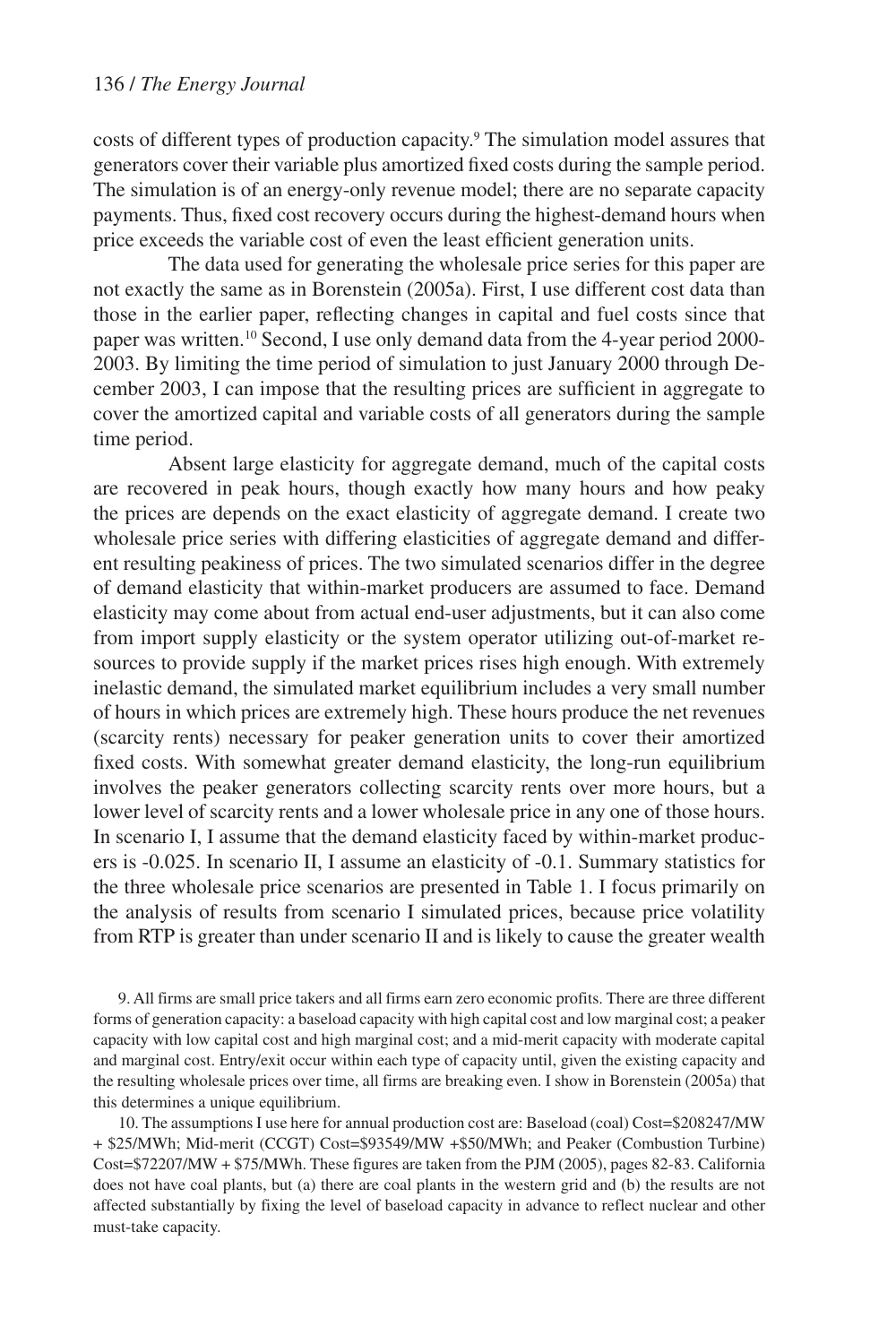| THE FEHOG. 2000-2003 (33004 total flours)                                   |          |                                                        |                                                         |                                                       |  |  |  |  |
|-----------------------------------------------------------------------------|----------|--------------------------------------------------------|---------------------------------------------------------|-------------------------------------------------------|--|--|--|--|
|                                                                             |          | Scenario I<br>Very Volatile<br><b>Simulated Prices</b> | Scenario II<br>Less Volatile<br><b>Simulated Prices</b> | Scenario III<br>Actual No. Cal.<br><b>Spot Prices</b> |  |  |  |  |
| Flat-Rate Tariff                                                            |          | 93.50                                                  | 93.41                                                   | 103.54                                                |  |  |  |  |
| Fixed-Ratio TOU Tariff -- Maintaining Actual Price Ratios Among TOU Periods |          |                                                        |                                                         |                                                       |  |  |  |  |
| Winter                                                                      | Off-Peak | 79.45                                                  | 79.38                                                   | 87.98                                                 |  |  |  |  |
| Winter                                                                      | Peak     | 98.42                                                  | 98.32                                                   | 108.98                                                |  |  |  |  |
| Summer                                                                      | Off-Peak | 79.65                                                  | 79.56                                                   | 88.19                                                 |  |  |  |  |
| Summer                                                                      | Shoulder | 92.96                                                  | 92.87                                                   | 102.94                                                |  |  |  |  |
| Summer                                                                      | Peak     | 151.71                                                 | 151.56                                                  | 168.00                                                |  |  |  |  |
| Cost-Based TOU Tariff -- Breakeven within Each TOU Period                   |          |                                                        |                                                         |                                                       |  |  |  |  |
| Winter                                                                      | Off-Peak | 68.80                                                  | 68.80                                                   | 101.16                                                |  |  |  |  |
| Winter                                                                      | Peak     | 88.57                                                  | 88.56                                                   | 110.21                                                |  |  |  |  |
| Summer                                                                      | Off-Peak | 74.41                                                  | 74.90                                                   | 91.82                                                 |  |  |  |  |
| Summer                                                                      | Shoulder | 97.07                                                  | 104.38                                                  | 107.58                                                |  |  |  |  |
| Summer                                                                      | Peak     | 203.52                                                 | 192.50                                                  | 120.31                                                |  |  |  |  |
| Real-time Pricing Tariff                                                    |          |                                                        |                                                         |                                                       |  |  |  |  |
| Minimum Price                                                               |          | 65.00                                                  | 65.00                                                   | $-285.61$                                             |  |  |  |  |
| Median Price                                                                |          | 90.00                                                  | 89.13                                                   | 76.59                                                 |  |  |  |  |
| Mean Price                                                                  |          | 88.77                                                  | 88.77                                                   | 100.95                                                |  |  |  |  |
| Maximum Price                                                               |          | 6,321.66                                               | 1,051.08                                                | 790.00                                                |  |  |  |  |
| No. of Hours Price>200                                                      |          | 287                                                    | 918                                                     | 2,725                                                 |  |  |  |  |
| No. of Hours Price is Above                                                 |          | 383                                                    | 1,713                                                   | N/A                                                   |  |  |  |  |
| <b>Highest Simulated Generation Marginal Cost</b>                           |          |                                                        |                                                         |                                                       |  |  |  |  |

**Table 1. Wholesale Prices in Alternative Scenarios (all prices in \$/MWh)**

Time Period: 2000-2003 (35064 total hours)

transfers. For completeness, I also present results from scenario III, using actual California ISO prices for NP15 during the sample time period, but I do not focus on these because of the highly unusual circumstances surrounding the California electricity crisis.<sup>11</sup>

For each of these price series, I also had to create a flat-rate tariff and time-of-use tariffs as the comparison points for calculating the transfers. To do so, I considered the 1142 customers as a distinct customer class and calculated the rates, flat and TOU, that would exactly cover the wholesale cost of acquiring power for this customer class. For each wholesale price series, I have calculated a single break-even flat rate. I have calculated two different sets of TOU rates. The first permits no cross-subsidy across the five TOU periods; I refer to this as "Cost-Based TOU" or TOU-C. The second places a constraint on how much TOU rates can vary between periods so the ratio of rates between periods is approximately

11. Still, it is worth pointing out that scenarios I and II assume equilibrium zero-profit capacity investment and no market power. In reality, capacity investment will almost always differ from the exact breakeven level—sometimes too high and other times too low—and even with the greater understanding of market power policymakers now have, one certainly cannot be assured that it has been permanently eliminated.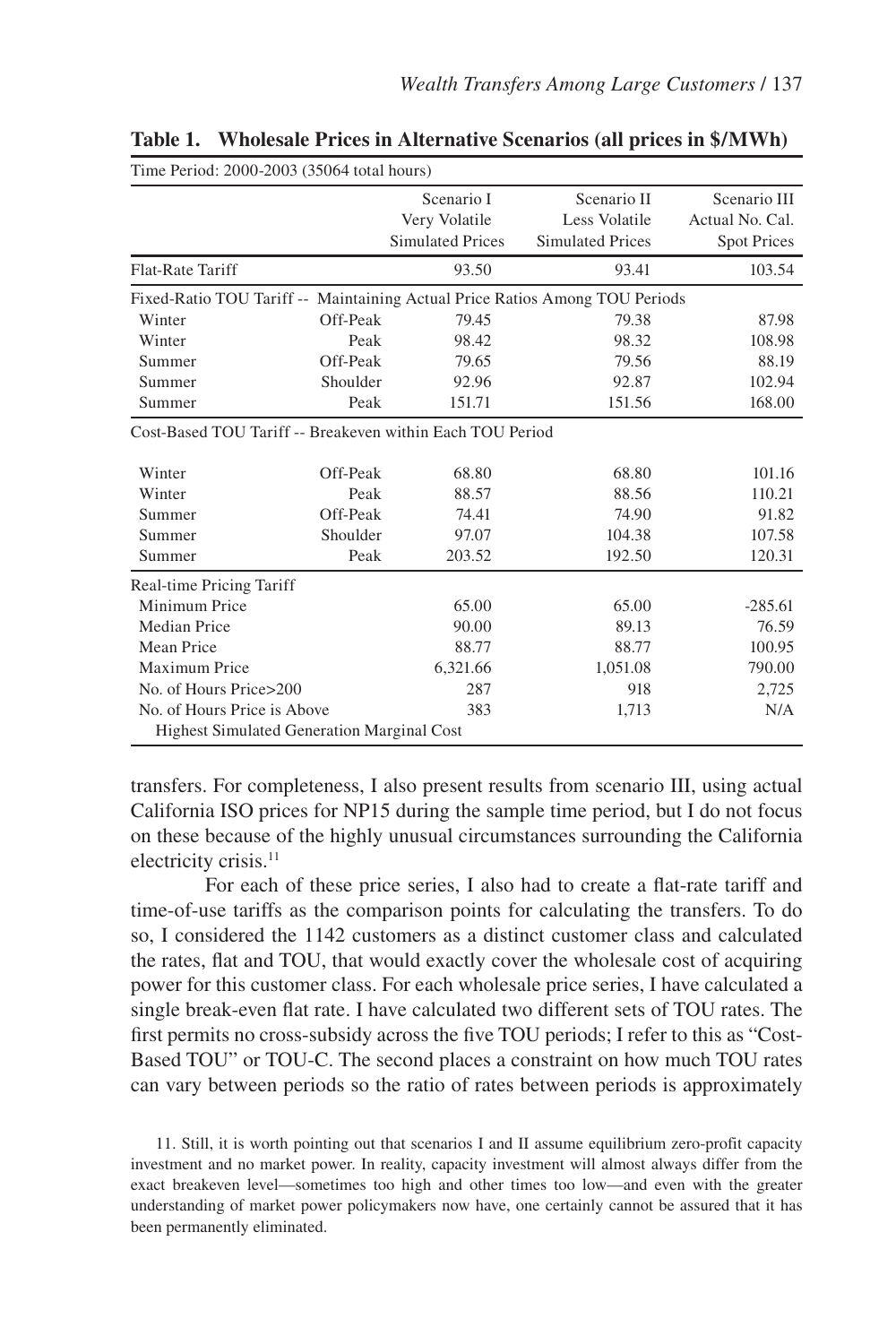equal to the ratio in PG&E's most common TOU tariffs; I call this "Fixed-Ratio TOU" or TOU-F. All or these tariffs are set to assure that the revenue received exactly covers the wholesale cost of power for this set of customers as a class.

Table 1 presents the flat retail price and TOU retail prices under the three different wholesale price distribution assumptions, as well as data on the distribution of wholesale prices for each case. Scenarios I and II, with simulated prices, reflect different degrees of wholesale price volatility depending on the elasticity of the aggregate demand faced by producers in the market. With less elasticity, *i.e.,* scenario I, peaker generating plants recover their fixed costs in fewer hours with higher prices; the peak price is substantially higher in scenario I than scenario II and the price is above the marginal cost of the simulated peaker generators in substantially fewer hours.

Scenario III uses the actual wholesale prices from the California ISO's real-time balancing market for the area in which the observed customers are located. I do not include information on the number of hours in which prices exceeded the marginal cost of peaker generation, because there is no reason to think that generators actually earned rents that exactly covered their amortized capital costs during this period.

Certainly, the assumptions behind the simulated price series, as well as the unique circumstances that generated the actual wholesale prices, cast doubt on whether any one of these series actually is likely to occur in the future. The issue is not whether these simulations are reflective of the actual market institutions or aggregate demand function or elasticities, but whether the prices reflect wholesale (and RTP) prices that are likely to result. The point is that the three scenarios span a range of price patterns and volatility that would still allow generating companies to fully cover their costs. So, the results give a sense of the range of possible outcomes, as well as the robustness of the general conclusions to a variety of plausible price patterns.

I present these scenarios separately from the later analysis in which the *observed* customers are assumed to be able to demonstrate some price elasticity in order to distinguish between two effects that will mitigate the size of transfers. The first effect is from aggregate demand (or import supply) elasticity that damps price volatility, as is demonstrated in the difference between scenarios I and II, the effect of which is discussed in the next section. The second effect is from a customer itself responding to volatile prices by reducing consumption at peak times and increasing consumption off peak. For the observed customers, I ignore this second effect in section IV, but return to it in section V.

## **4. Transfers from RTP Adoption if Customers Are Not Price Responsive**

I calculate the electricity bills for each of the 1142 customers in the dataset under the four alternative billing arrangements using each of the wholesale price scenarios. The bills include a flat charge for transmission and distribution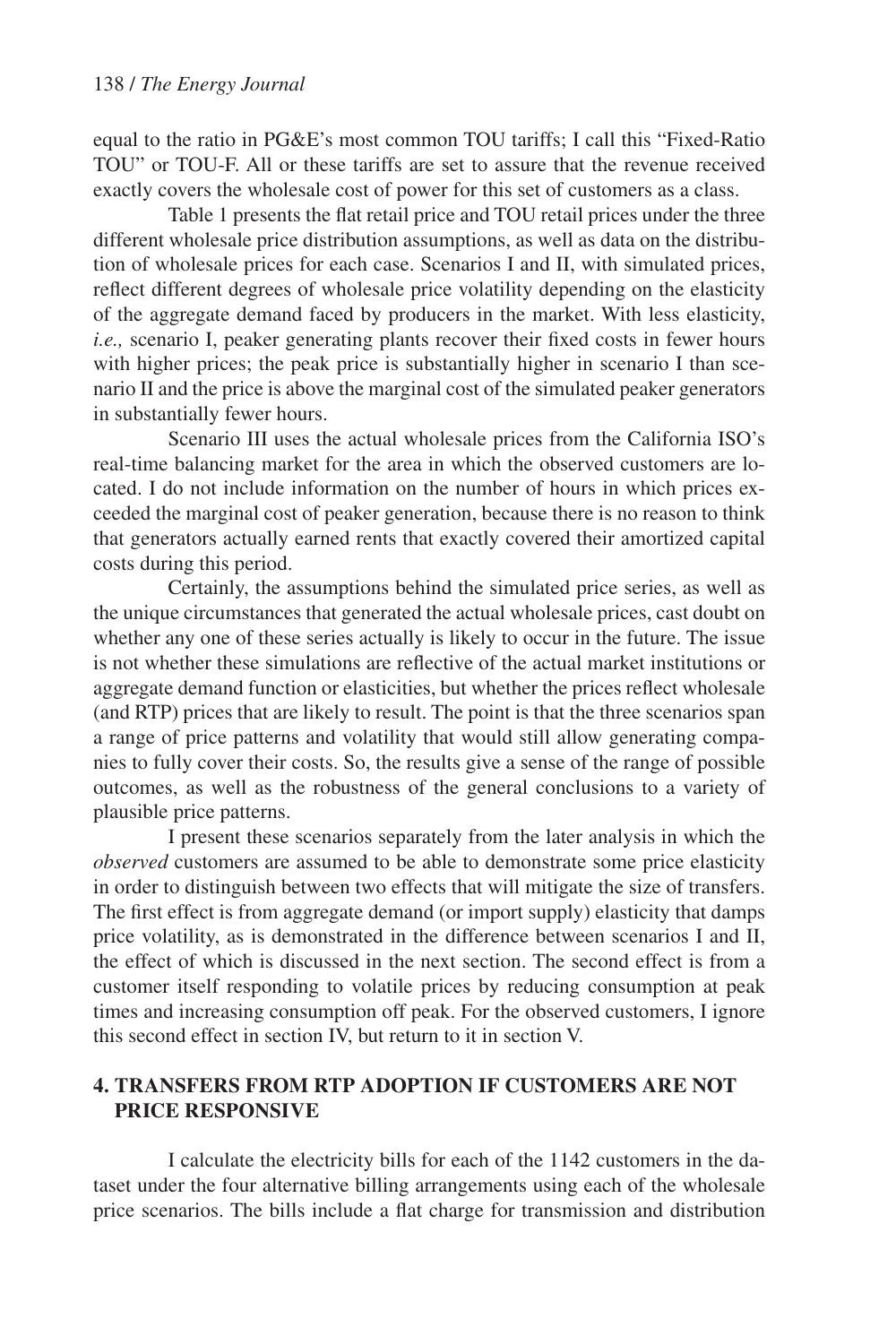of \$40/MWh. The T&D charge has no effect on the magnitude of the transfers, but I include it in order to give a more accurate picture of the proportional impact from changing billing arrangements on the customer's electricity bill. On average T&D comprises somewhat less than half of the electricity bill, so the proportional changes in just the energy component of customer bills are slightly less than twice as large. Throughout the calculations in this section, I assume that customers make no change in their consumption in response to changes in the billing arrangement.<sup>12</sup>

For each wholesale price scenario, each customer's payments under RTP can be compared to their payments under a flat rate billing arrangement with the same wholesale price series. Of course, some customer bills increase compared to flat rates and others decrease, while the total revenue collected from this class of customers is, by construction, held constant. The distribution across customers of percentage gains and losses is shown in the first line under each scenario in Table 2. The more volatile simulated prices (scenario I) result in transfers under RTP that have more extreme upper and lower distribution tails. Under all three scenarios, there could be substantial winners and losers. Under scenario I, one-quarter of the

|                                                                                           | <b>PERCENTILES</b> |        |                  |        |                  |       |        |                          | <b>Absolute Transfer</b> |              |  |
|-------------------------------------------------------------------------------------------|--------------------|--------|------------------|--------|------------------|-------|--------|--------------------------|--------------------------|--------------|--|
|                                                                                           | 1st                | 5th    | 10 <sub>th</sub> | 25th   | 50 <sub>th</sub> | 75th  | 90th   | 95 <sub>th</sub>         | 99th                     | Per Customer |  |
| Scenario I: Very Volatile Simulated Wholesale Prices                                      |                    |        |                  |        |                  |       |        |                          |                          |              |  |
| <b>RTP</b>                                                                                | $-13%$             | $-6%$  | $-4%$            | $-2%$  | $1\%$            | 8%    | $12\%$ | 15%                      | 19%                      | \$125,409    |  |
| TOU-C                                                                                     | $-10\%$            | $-5\%$ | $-4%$            | $-2%$  | $0\%$            | 5%    | 9%     | $10\%$                   | 15%                      | \$89,173     |  |
| TOU-F                                                                                     | $-5%$              | $-3\%$ | $-2\%$           | $-2\%$ | $0\%$            | 3%    | 5%     | 6%                       | 9%                       | \$51,873     |  |
| Scenario II: Less Volatile Simulated Wholesale Prices                                     |                    |        |                  |        |                  |       |        |                          |                          |              |  |
| <b>RTP</b>                                                                                | $-12%$             | $-5%$  | $-4%$            | $-2\%$ | $1\%$            | 6%    | $10\%$ | 12%                      | 19%                      | \$106,920    |  |
| TOU-C                                                                                     | $-9%$              | $-4%$  | $-3\%$           | $-2%$  | $0\%$            | 5%    | 8%     | 10%                      | 14%                      | \$86,097     |  |
| TOU-F                                                                                     | $-5\%$             | $-3\%$ | $-2\%$           | $-2\%$ | $0\%$            | 3%    | 5%     | 6%                       | 9%                       | \$51,822     |  |
| Scenario III: Actual Northern California Wholesale Prices                                 |                    |        |                  |        |                  |       |        |                          |                          |              |  |
| <b>RTP</b>                                                                                | $-12%$             | $-4%$  | $-3%$            | $-2\%$ | $1\%$            | 4%    | 8%     | 14%                      | 33%                      | \$150,646    |  |
| TOU-C                                                                                     | $-2\%$             | $-1\%$ | $-1\%$           | $-1%$  | $0\%$            | $1\%$ | $2\%$  | 3%                       | $4\%$                    | \$23,931     |  |
| TOU-F                                                                                     | $-5%$              | $-3\%$ | $-2\%$           | $-2\%$ | $0\%$            | 3%    | 5%     | 6%                       | 9%                       | \$57,440     |  |
| Distributions of Change in Customer Bills from TOU-F to RTP (1142 customers over 4 years) |                    |        |                  |        |                  |       |        |                          |                          |              |  |
| <b>PERCENTILES</b>                                                                        |                    |        |                  |        |                  |       |        | <b>Absolute Transfer</b> |                          |              |  |
|                                                                                           | 1st                | 5th    | 10 <sub>th</sub> | 25th   | 50th             | 75th  | 90th   | 95th                     | 99th                     | Per Customer |  |
| Scenario I                                                                                | $-9%$              | $-4%$  | $-3%$            | $-1\%$ | $1\%$            | 4%    | 7%     | 8%                       | 15%                      | \$80,397     |  |
| Scenario II                                                                               | $-8\%$             | $-3\%$ | $-2\%$           | $-1\%$ | $0\%$            | 3%    | 5%     | 6%                       | 14%                      | \$59,203     |  |
| Scenario III-15%                                                                          |                    | $-5\%$ | $-4\%$           | $-1\%$ | $0\%$            | 2%    | 6%     | 13%                      | 32%                      | \$133,847    |  |

**Table 2. Distributions of Change in Customer Bills Compared to Flat-Rate Tariff (1142 customers over 4 years)**

12. By assuming that T&D is charged at a flat rate, I ignore the impact of demand charges that are part of T&D. Demand charges are a fee calibrated to the customer's peak usage during a given period. To the extent that a customer's usage is correlated with system demand, demand charges increase the size of transfers associated with departing from flat rate electricity billing.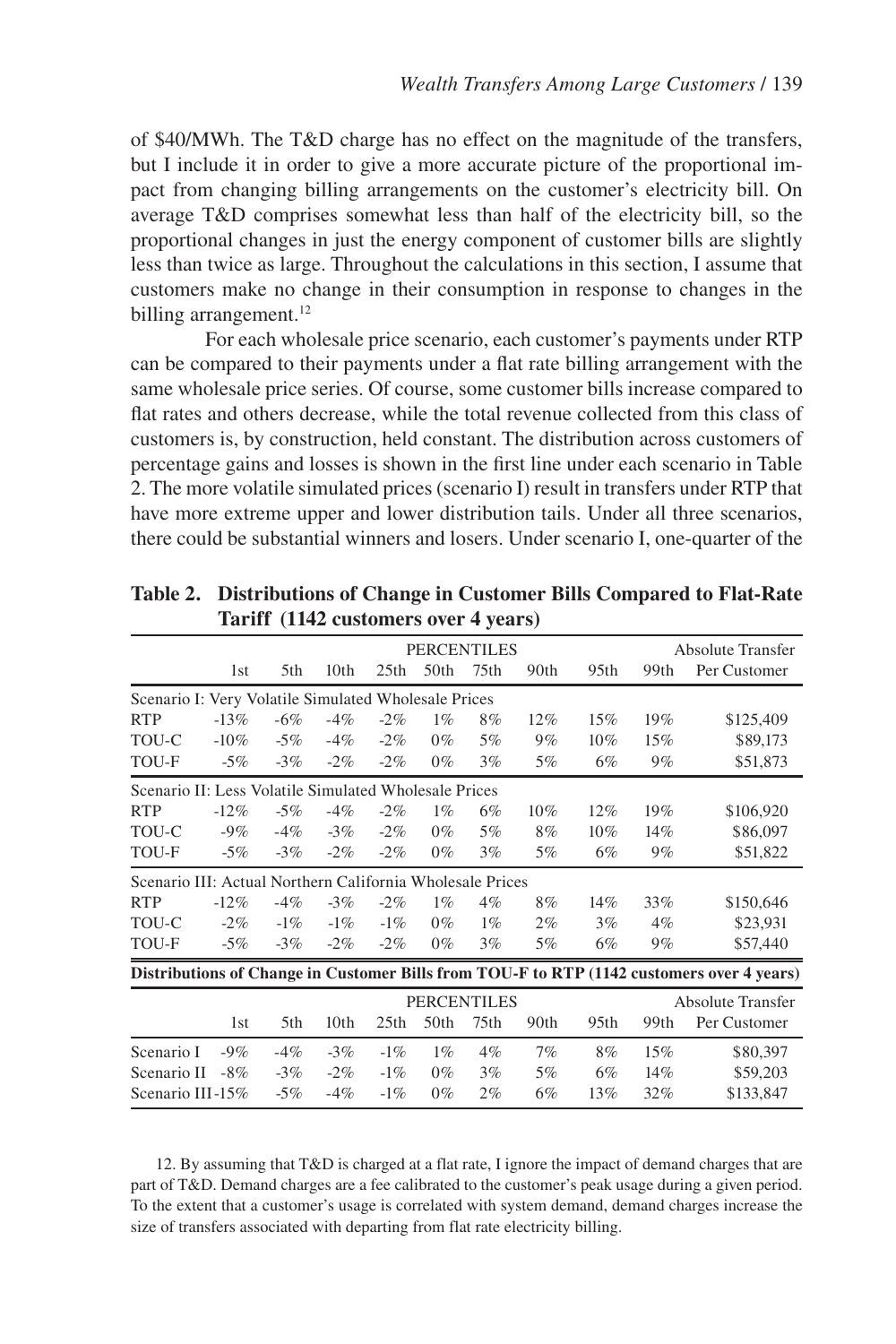customers see their bills rise by 8% or more (as indicated by the 75th percentile change in bills). Comparing scenario II with scenario I, it is evident that even with less volatile wholesale prices, transfers are nearly as large.

The average absolute size of a customer's gain or loss is indicated by the right-hand column of Table 2. This column shows the average per-customer *absolute value* of bill changes over the 1142 customers. A switch from flat rates to RTP under scenario I, for instance, would bring about an average bill change of \$125,409 over the four-year period. The first row of scenario II shows that the average transfer would be \$106,920 with that set of wholesale prices, only 15% smaller than in scenario I. The transfers would be larger if the actual wholesale prices that obtained during this period, scenario III, were indicative of future prices.

Even continuing to ignore the price-dampening effect of RTP, however, the actual bill changes would be much smaller than the figures in the right-hand column. The reason is that all of these large customers are already on TOU rates. So, from a political economy viewpoint, the relevant change is from TOU to RTP. As mentioned earlier, I use the five TOU time periods (3 periods in summer, 2 in winter) under two different sets of TOU rates for this "customer class" of 1142 customers. TOU-C rates are set so that each time period meets its own separate revenue requirement; TOU-F rates meet the revenue requirement overall while maintaining preset percentage price differences among the time periods.

Focusing first on scenario I, it is clear that a shift from flat rates to TOU pricing imposes a significant proportion of the transfers that would occur by moving all the way to RTP, but what proportion depends very much on the type of TOU. TOU-C involves larger price differentials between the periods than TOU-F. Starting from flat rates, TOU-C causes most of the transfers that would result from RTP. On average, TOU-C results in a customer gaining or losing \$89,173, 71% of the transfers that would result from full RTP. TOU-F prices vary less and, as a result cause smaller transfers compared to flat rates. The \$51,873 average transfer under TOU-F in scenario I is 41% of the average level that would result from full RTP.

The bottom panel of table 2 presents the transfers that would result from switching from TOU-F to RTP for these customers. From a political economy viewpoint, this may be the most relevant comparison, because TOU-F most closely reflects the current billing arrangement for these customers. Under scenario I, the aggregate transfers are 36% smaller with this switch than under a flat-rate to RTP switch.

Under wholesale price scenario II, the story is very much the same, except the effect of TOU prices is more like RTP, because RTP prices don't have as extreme price spikes under scenario II as under scenario I. With scenario II, both TOU-C and TOU-F result in transfers that are a higher proportion of RTP transfers (81% and 48%, respectively) than occurs in scenario I. Under scenario II, the aggregate transfers are 45% smaller with a TOU-F to RTP switch than with a flat-rate to RTP switch.

The results of using TOU-F under the scenario III, the actual wholesale prices, is odd because the inter-period price differences maintained under TOU-F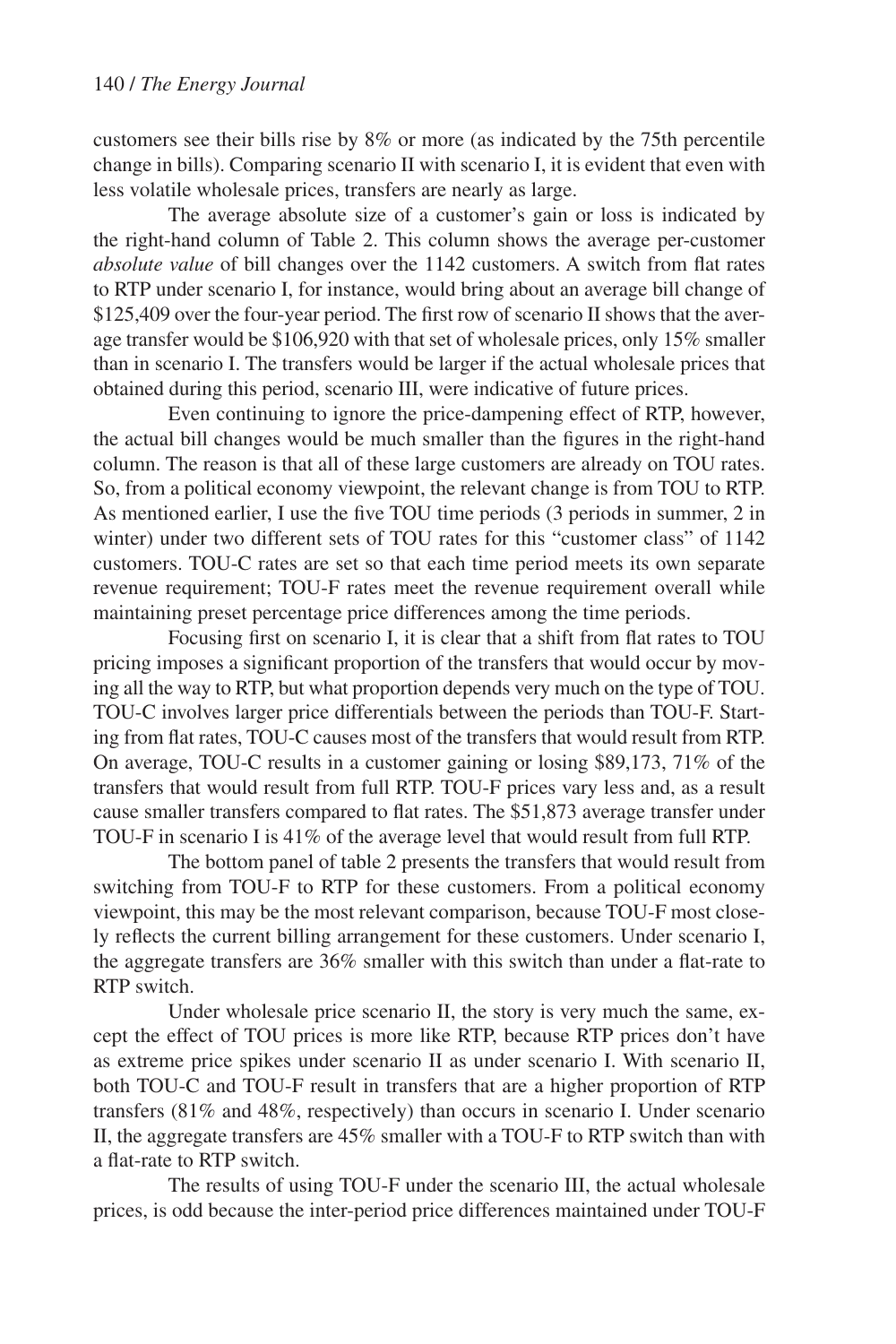are actually larger than the ratio that would result from each TOU period breaking even. TOU-F prices would cause larger transfers than would have occurred under TOU-C. The very large transfers under RTP in scenario III are driven more by inter-year price variation than normal peak/off-peak price variation. The average annual prices per MWh in the four years were \$155, \$107, \$66 and \$75, compared to \$107, \$80, \$82, and \$86 under simulated scenario I and \$98, \$82, \$85, \$90 under simulated scenario II.

In considering the size of transfers from a switch to RTP, one might be especially concerned with outliers, particularly customers that would stand to lose large amounts from a switch to RTP. There seem to be fairly few such cases. Looking at a switch from TOU-F to RTP, under price scenario I, only 11 of the 1142 customers would stand to lose more than \$100,000 per year (and none would lose more than \$300,000 per year). For scenarios II and III, the number of customers losing more than \$100,000 per year is 7 and 27, respectively.

Unfortunately, for confidentiality reasons, I do not have any data on the type or location of these customers, so it is not possible to characterize the type of customers—within this set of large industrial/commercial customers—that are more likely to be harmed. In both of the simulated price scenarios, however, it is worth noting that the winners on average are significantly larger customers than the losers. The average electricity consumption by firms that would see their bills decrease due to a switch from TOU-F to RTP is about twice as great as the average electricity consumption by firms that would see a bill increase. Regressing the percentage bill change from TOU-F to RTP on total electricity consumption yields a statistically significant (at the 1% level) negative estimate. The estimate suggests that a one standard deviation increase in customer size is associated with about a 0.8% smaller bill resulting from a switch to RTP. This isn't particularly surprising, because the heaviest electricity consumers tend to be industrial processing plants that have fairly constant electricity demand and are most likely to benefit from RTP. Still, the low  $R^2$  of these regressions—0.03 under scenario I and 0.02 under scenario II—suggest that there are many other factors that affect crosssectional variation in costliness of demand patterns.<sup>13</sup>

Finally, the transfers calculated here can be decomposed into within-year and between-year components, where the former is calculated as a customer's gain or loss on RTP compared to a different flat or TOU rate each year that exactly covers the wholesale cost of power in that year for the sample customers. The difference between the customer's overall gain/loss and the within-year component is the between-year contribution. This between-year effect could result because some customers have consumed more electricity, due to increased customer activity or simply bad luck, in a year in which wholesale prices were high (*e.g.,* the year 2000 in scenario III). In predicting transfers and opposition to RTP, this may

<sup>13.</sup> The same pattern holds under scenario III, the actual northern California prices, but the effect is smaller and significant only at the 11% level.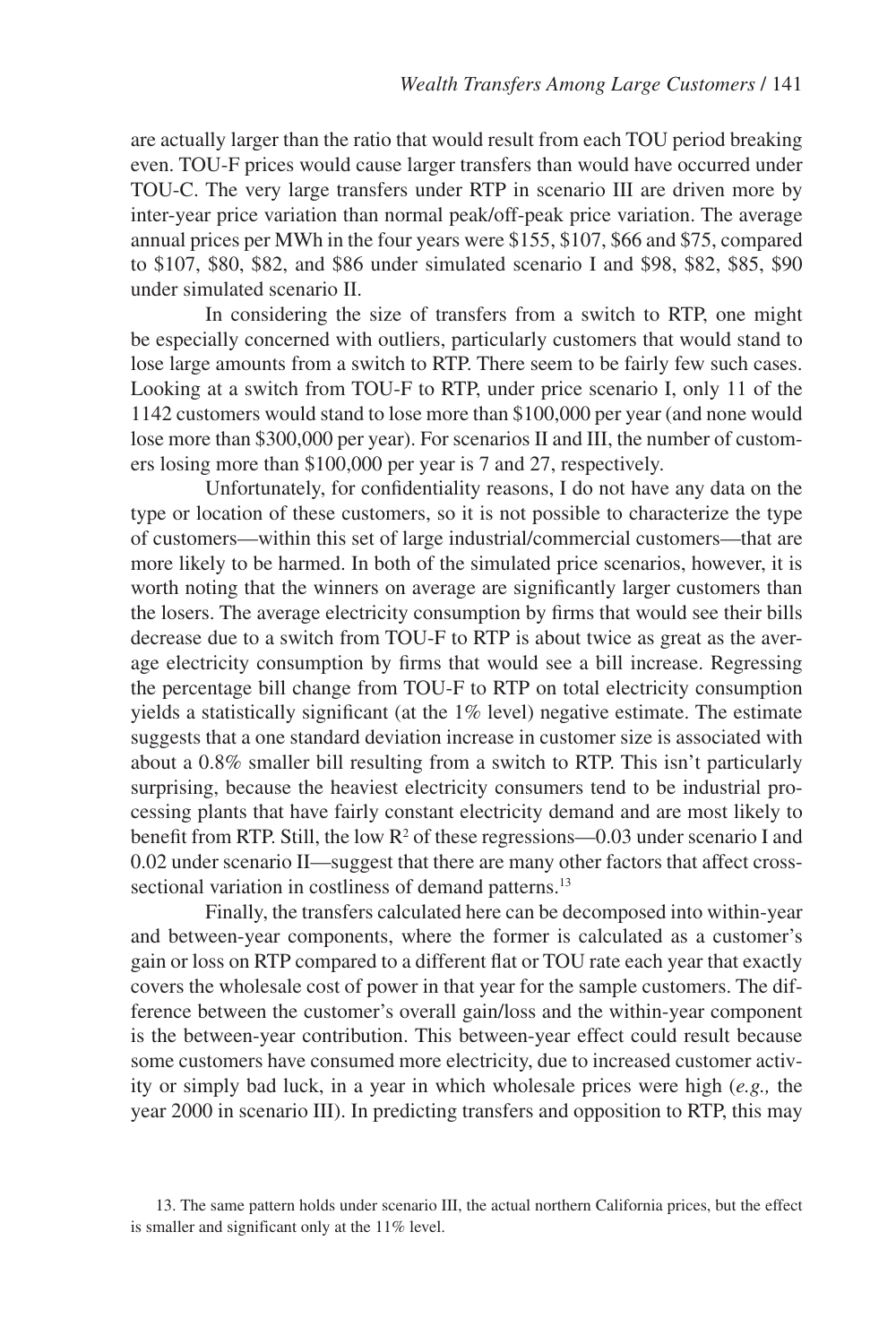#### 142 / *The Energy Journal*

be of less importance.14 Focusing only on within-year transfers would change the conclusions relatively little under scenario I and very little under scenario II. A switch from TOU-F to RTP causes the *within-year* absolute transfer per customer under scenario I to be \$67,185 compared to the overall absolute transfer per customer of \$80,397. Under scenario II, the within-year effect is \$54,370 compared to \$59,203 overall. Under scenario III, however, the within-year effect is much smaller than the overall transfer, \$57,428 compared to \$133,847 overall. This reflects the fact that all customers paid much higher rates in 2000 and 2001 than in 2002 and 2003 under scenario III.

### **5. Transfers from RTP Adoption if Customers Respond to Price Volatility**

The calculations in the previous section assumed that the observed customers would not change their consumption in response to changes in retail electricity prices. The results highlight how, apart from any response of the RTP customers, the volatility of wholesale prices will affect the size of the transfers. Of course, the whole point of RTP is for customers to respond and, by doing so, to increase the efficiency of the entire electricity system. In other work, I have examined the systemwide efficiency of such consumption changes. Here, I examine the effect of price response just on the surplus that these customers would receive, and in particular whether the gains from price response would substantially lessen the losses that some customers would otherwise incur with a switch to RTP.15

In order to analyze the benefits or losses to customers when they exhibit price elasticity, it is necessary to analyze consumer surplus instead of simply the total payments by customers. Total payments would fail to capture the benefits to consumers when they increase consumption during low-price hours and would misstate the losses when a customer reduces its bill by lowering consumption during high price periods, but also loses the value of that consumption.

The consumption actually observed for these customers occurred when they were facing a billing regime that most closely resembled TOU-F, so I use that as the baseline from which changes in consumer surplus are measured. I then

14. Still, the between-year component would not be zero even if customer consumption patterns didn't vary year to year. If one customer tends to consume more on high demand days, then it is going to be harmed more in years in which system demand is high and this will show up in part as a between-year transfer.

15. For comparability to the results of the previous section, I use the same distribution of wholesale prices as before. Implicitly, I am assuming that adoption of RTP by the customers in this sample would not change the distribution of wholesale prices. I do this in order to maintain the clear distinction between wealth transfer effects caused by the distribution of wholesale prices that is exogenous to any one customer and the mitigation of the effect that is possible through the customer responding to those wholesale prices. In aggregate, the assumption is unlikely to hold; increasing the share of customers on RTP would dampen price volatility. The way to incorporate this effect in analyzing the wealth effect on any one customer moving to RTP would be simply to assume a more elastic aggregate demand, and thus a less volatile wholesale price series, whether or not the observed customer were to switch.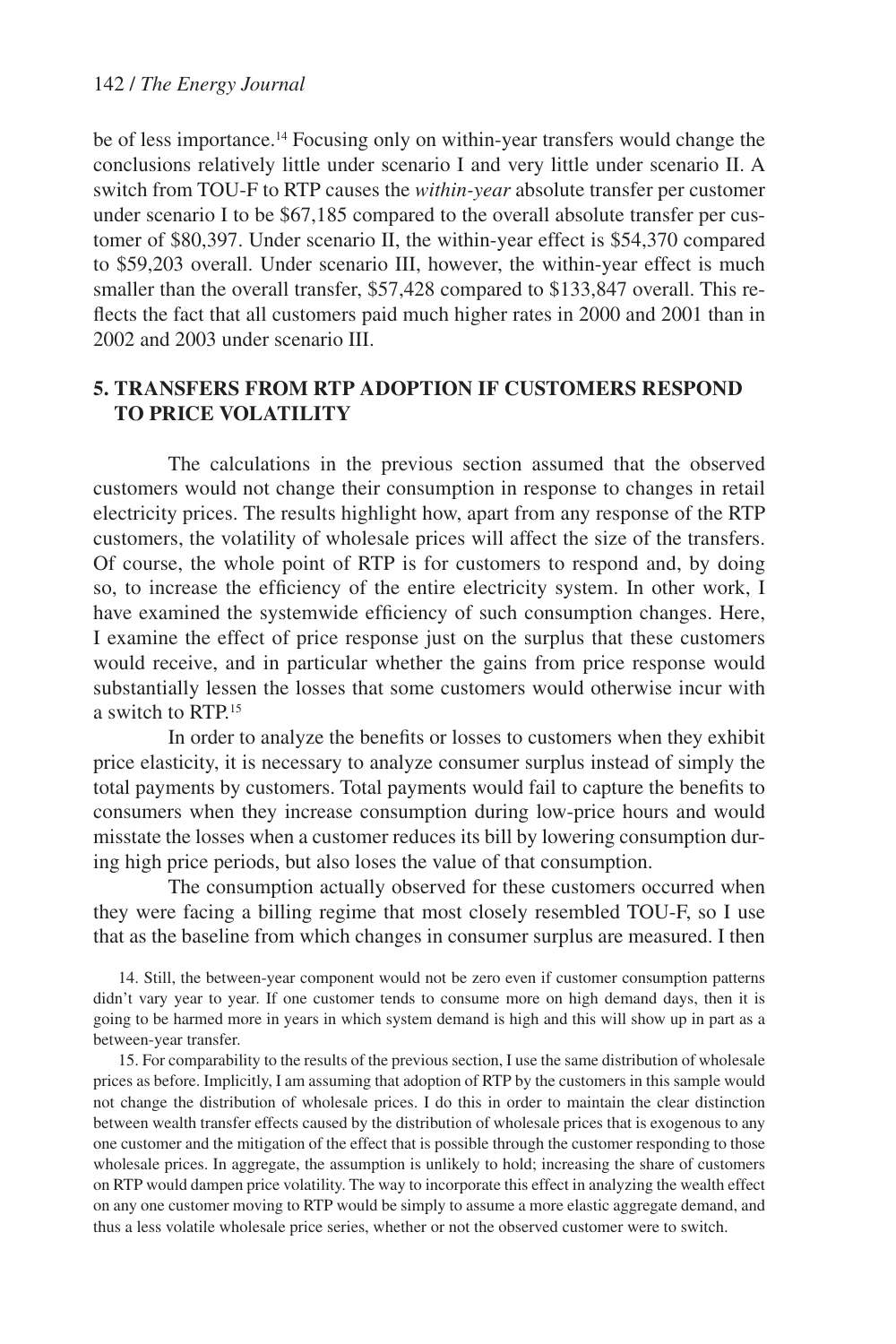consider possible changes from the observed consumption under alternative assumptions about the customer's price elasticity of demand.

To be concrete, I assume that customer *i* quantity demand in hour *h* has a constant elasticity with respect to price in hour *h* so that  $q_{hi} = A_{hi} P_h^e$ . I assume a certain elasticity, e, and can then derive  $A_{hi}$  for each customer-hour based on the assumption that  $q_{hi}$  is its observed consumption and  $P_h$  is the TOU-F price for that hour. The customer's change in consumer surplus from facing an RTP price in hour *h* rather than the TOU-F price for that hour would then be:

$$
\Delta CS_{hi} = (A_{hi}/(e+1)) [P^{(e+1)}_{TOU-F} - P^{(e+1)}_{RTP}]
$$
 [1]

Aggregating the result of [1] over all hours for a customer allows me to calculate its change in consumer surplus. As a basis for comparison, I then divide the customer's change in consumer surplus by its total bill under TOU-F pricing and observed consumption.

The distributions of the results are presented in Table 3. I show results for only scenarios I and II.16 The first row in each scenario section indicates the distribution of percentage change with no customer price response. This row just matches the bottom panel of table 2 except with a reversal of the sign because I am now considering the change in consumer surplus rather than expense.<sup>17</sup>

The remaining three rows in each section present the distribution of change in consumer surplus with varying levels of assumed price elasticity of demand on the part of the observed customers. Unlike the results with zero elasticity from these customers, with price responsiveness, the aggregate consumer surplus change over all customers is not zero. By revealed preference, each customer is at least as well off as if it exhibited no price response. Thus, with price response, the *aggregate* change in consumer surplus is positive for this class of customers.

The results presented in table 3 indicate that while price responsiveness will mitigate to some extent the losses of customers with costly demand profiles, it may not substantially change the political economy of the issue. Modest price elasticity does not have as large an effect as one might hope on a customer's net gain from RTP. For instance, under wholesale price scenario I, with no price responsiveness, a customer at the 10th percentile of the distribution sees a consumer surplus loss of 7% of its TOU-F bill. But even if customers have a -0.1 price elasticity in response to RTP price variation, the customer at the 10th percentile still sees a loss of 4% of its TOU-F bill. Looking across table 3, it is clear that an elasticity of -0.1 moves the distribution of gains/losses in the positive direction, but by only a few percentage points or less.

16. Under scenario III, as suggested earlier, the transfers due to RTP are driven in large part by the inter-year price variation due to California electricity crisis. The negative spot prices that actually occurred make it impossible to calculate equation [1] for scenario III, but the basic result of this analysis would certainly carry over.

17. In these cases the dollar value of the change in consumer surplus is the same as in the bottom panel of table 2. In the cases with price response, the dollar value of changes in consumer surplus are proportionally smaller.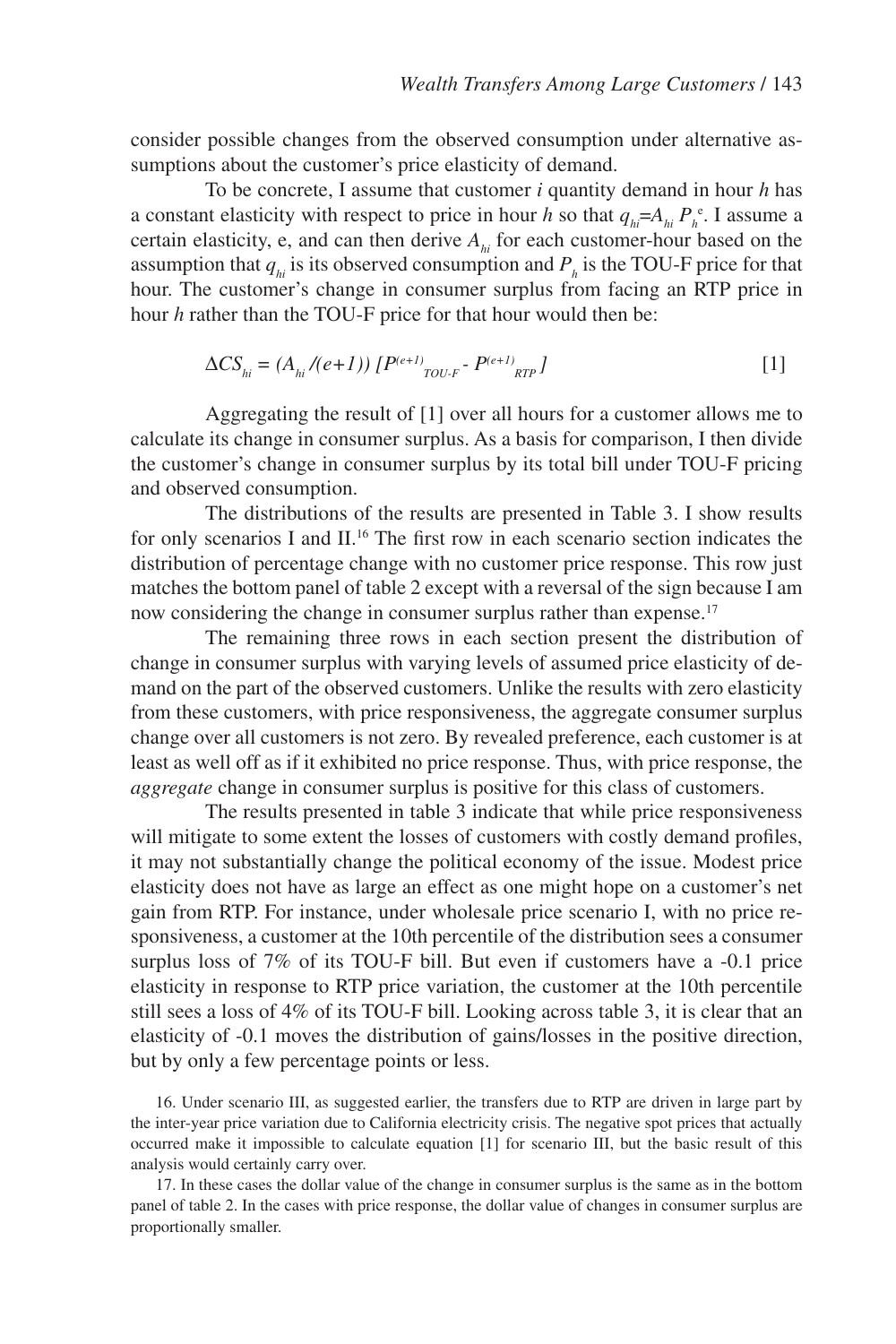|                                                       | $0.0111$ $0.00107$ |        |                  |                  |                                        |       |       |                  |      |                                                 |
|-------------------------------------------------------|--------------------|--------|------------------|------------------|----------------------------------------|-------|-------|------------------|------|-------------------------------------------------|
| Assumed<br>Customer<br>Elasticity                     | 1st                | 5th    | 10 <sub>th</sub> | 25 <sub>th</sub> | <b>PERCENTILES</b><br>50 <sub>th</sub> | 75th  | 90th  | 95 <sub>th</sub> | 99th | Share of<br>Customers<br>with $\Delta$ CS $>$ 0 |
|                                                       |                    |        |                  |                  |                                        |       |       |                  |      |                                                 |
| Scenario I: Very Volatile Simulated Wholesale Prices  |                    |        |                  |                  |                                        |       |       |                  |      |                                                 |
| $e = 0$                                               | $-15%$             | $-8\%$ | $-7%$            | $-4\%$           | $-1\%$                                 | $1\%$ | 3%    | $4\%$            | 9%   | 41%                                             |
| $e = -0.025$                                          | $-14\%$            | $-7%$  | $-6\%$           | $-4%$            | $0\%$                                  | $1\%$ | 3%    | $4\%$            | 9%   | 47%                                             |
| $e = -0.1$                                            | $-12\%$            | $-5%$  | $-4%$            | $-2\%$           | $1\%$                                  | 3%    | $4\%$ | 5%               | 10%  | $62\%$                                          |
| $e = -0.3$                                            | $-6%$              | $0\%$  | $1\%$            | $2\%$            | $4\%$                                  | 6%    | 7%    | 7%               | 10%  | 95%                                             |
| Scenario II: Less Volatile Simulated Wholesale Prices |                    |        |                  |                  |                                        |       |       |                  |      |                                                 |
| $e=0$                                                 | $-14\%$            | $-6%$  | $-5%$            | $-3%$            | $0\%$                                  | $1\%$ | 2%    | 3%               | 8%   | 45%                                             |
| $e = -0.025$                                          | $-14\%$            | $-6\%$ | $-5\%$           | $-3\%$           | $0\%$                                  | $1\%$ | 2%    | 3%               | 8%   | 48%                                             |
| $e = -0.1$                                            | $-13%$             | $-5\%$ | $-4%$            | $-2\%$           | $1\%$                                  | 2%    | 3%    | 3%               | 9%   | 56%                                             |
| $e = -0.3$                                            | $-10\%$            | $-3%$  | $-2\%$           | $0\%$            | 2%                                     | 3%    | $4\%$ | 5%               | 9%   | 77%                                             |

**Table 3. Distributions of Change in Customer Consumer Surplus as a Result of Switching from TOU-F to RTP Tariff (1142 customers over 4 years)**

The right-hand column of table 3 indicates the share of customers who benefit from a switch to RTP under the assumed level of customer price elasticity, and continuing to take the wholesale price distribution as exogenous. With no customer price elasticity, about 41% of customers would gain consumer surplus as a result of switching from a TOU-F retail tariff to RTP. Demand elasticity increases this number and shifts the distribution, but even if these customers have an elasticity of -0.1, 38% of customers are still worse off.18 Only with a much higher elasticity, which seems unlikely in the short run, are a large majority of these customers likely to benefit from a switch to RTP.

Demand elasticity has a greater effect on customer gains in scenario I, in which wholesale prices are very spiky, than under scenario II, which has more moderate spikes. This reflects the fact that the surplus gain from elasticity is larger when prices are more volatile.<sup>19</sup> Unfortunately, many customers still have a very negative view of price volatility, seeing it as introducing detrimental risk into the firm's operations. In other research with these same data, I have investigated the potential for mitigating that risk using straightforward hedging instruments.20

## **6. Two-Part RTP Programs Lessen the Wealth Transfers from RTP Adoption**

The analysis suggests that adoption of real-time pricing may be difficult without some supplemental program that compensates the customers who are made worse off by the change. Georgia Power, which runs the oldest and largest RTP program in the U.S., has mitigated the lost cross-subsidy effect by allowing

19. Borenstein and Holland (2005) make this point in evaluating the gains for an individual customer that moves to RTP.

20. See Borenstein (2007).

<sup>18.</sup> The magnitudes of these aggregate consumer gains are consistent with the effects that Borenstein (2005a) and Holland and Mansur (2006) find.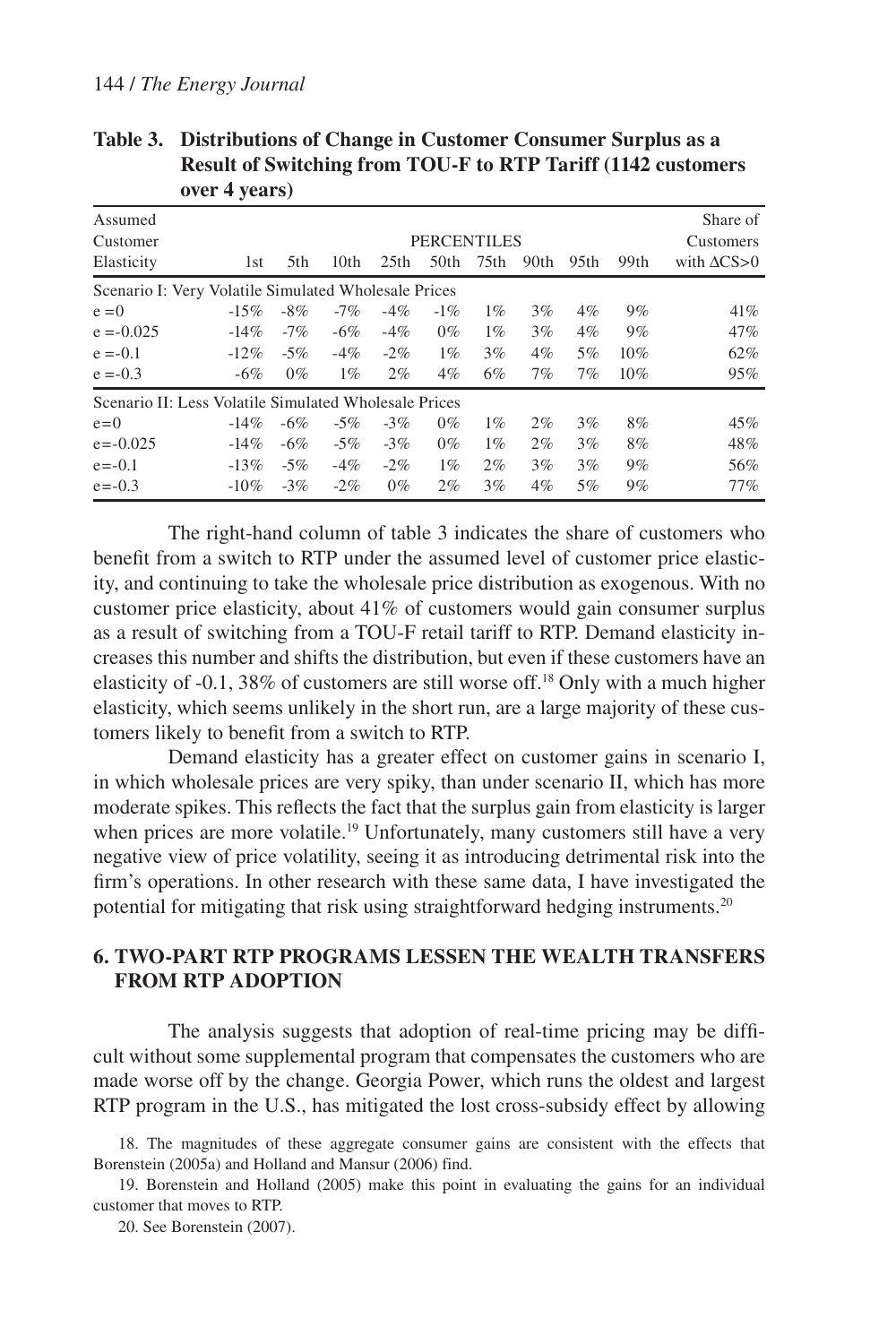customers to lock in a certain baseline level of consumption at the regulated TOU rate and pay RTP only for deviations from their baseline level of consumption. Such "two-part" RTP pricing programs are often touted for their risk mitigation effect, but they can also maintain the cross-subsidy and thus potentially reduce political opposition to RTP.21

The way in which such two-part RTP programs allow maintenance of the pre-RTP cross-subsidy may not be obvious at first. In a TOU program, if the retail price of power during each TOU period is set equal to the true cost for power during that period, then how could a customer be cross-subsidized by being allowed to purchase at that price? The answer is two-fold.

First, TOU prices frequently do not actually reflect the true peak/offpeak difference in wholesale costs, instead underpricing the peak period and overpricing the off-peak period. In such case, assigning a customer baseline (CBL) level for TOU-rate purchases based on the customer's past levels of consumption during each TOU period maintains the average cross-subsidy that the customer received under the pre-RTP plan due to the cross-subsidy *between* TOU periods. Those with disproportionate consumption during the designated peak period will continue to benefit from the fact that they consume disproportionately at times when the retail price of the energy is on average below the wholesale cost.

A second, closely related effect is somewhat more subtle: there is a *within* TOU period cross-subsidy that is usually maintained. If under two-part RTP a customer is permitted to buy a baseline demand pattern within a TOU period that is more costly than the retail provider's average acquisition cost for power it buys during that TOU period as a whole, then the customer will continue to be cross subsidized. For example, consider a summer peak TOU period that covers noon-6pm for all non-holiday weekdays during May-October. Assume that the TOU price is set by the retail provider to cover the expected wholesale cost of the power acquisition it needs to make during that period, so there is no cross subsidy between TOU periods. Consider a customer that has disproportionately high demand (compared to the retail provider's load) during August peak periods, which happen to be when wholesale prices are highest in the summer. Under a TOU program, that customer is cross-subsidized because *within* the summer peak TOU period it is buying a disproportionate quantity of power during the most expensive wholesale price hours.

This within-TOU-period subsidy could continue or be eliminated under a two-part RTP program depending on the way in which the CBL quantity—the quantity the customer is allowed to purchase at the TOU rate—is determined. If the CBL quantity is proportional in each hour to the retail provider's aggregate load, then all customers are buying the same standardized product (though differing amounts of it) at a cost-based price and there is no within-period crosssubsidy. On the other hand, if each customer is allowed to customize its baseline quantity purchased across the hours that are within each TOU period—the most

21. See Barbose, Goldman and Neenan (2004) for a broad survey of RTP programs with alternative baseline approaches.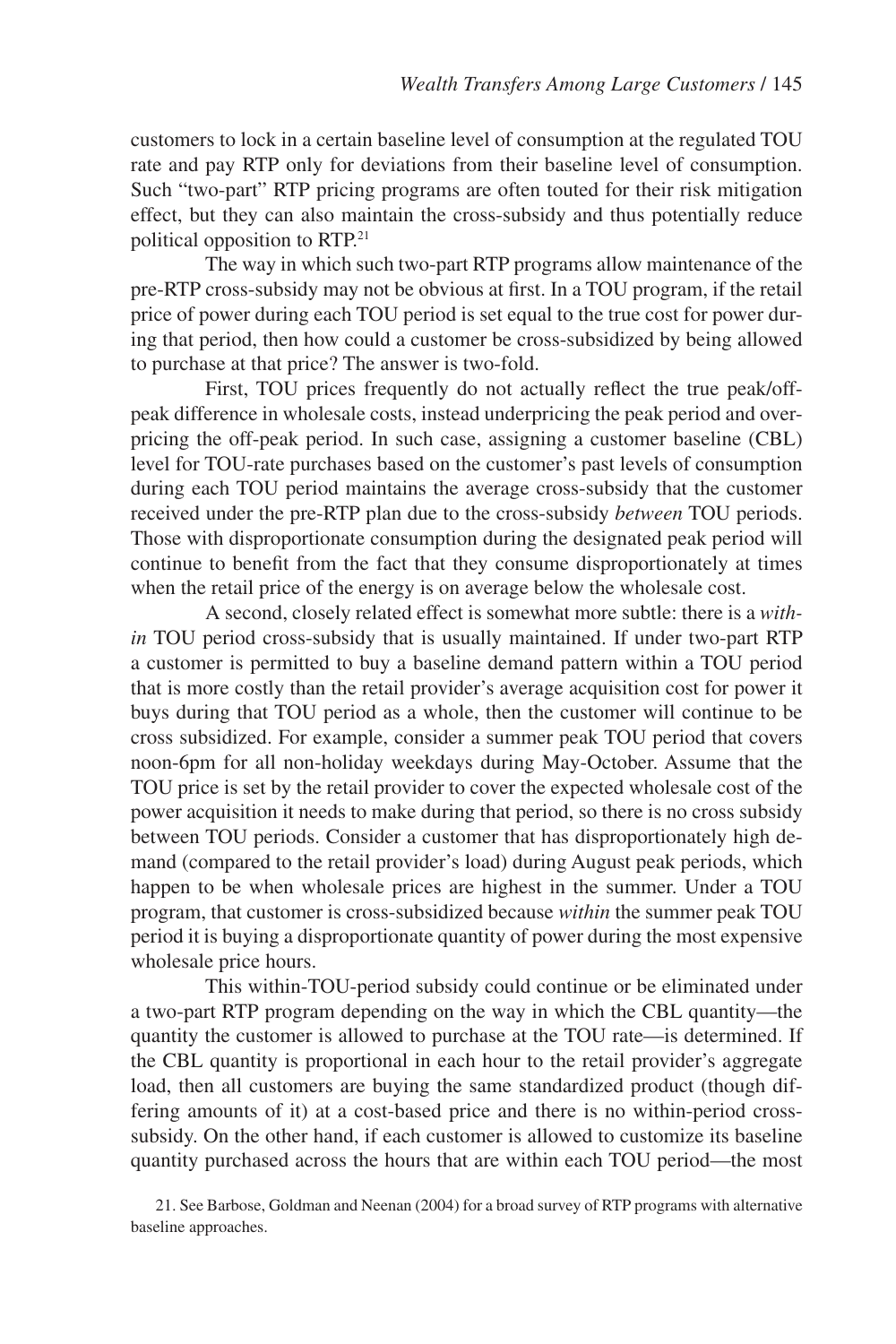common system being a baseline determined by the customer's own consumption in past years on the equivalent dates—then some customers will purchase more quantity during the most expensive hours. If those customers are still allowed to buy that quantity at the standard TOU rate—as is the case in most programs—then the cross-subsidy will be maintained. In practice, nearly all CBLs have customized the demand pattern of each customer's baseline consumption to reflect the customer's past consumption, thus maintaining a significant cross-subsidy.

Two-part RTP programs can in fact be designed to eliminate all cross-subsidy in energy costs. This can be done while still allowing customers to pre-purchase fixed quantities of power in order to reducing the risk of volatile power bills, an effect that is completely distinct from the impact on transfers. It is simple to describe two such proposals that happen to represent opposite extremes of flexibility.

The first, as suggested above, would offer a standard product within each TOU period that is a fixed-proportion in each hour of the retail provider's expected aggregate load. The retail provider would price this at the expected cost of the "load slice." No "cherry picking" of the most expensive hours would be possible, because the only product available would be a fixed proportion of aggregate demand in all hours. So, no cross-subsidy would result.

An alternative proposal offers complete flexibility, but sets separate prices for each hour. Under this proposal, the retail provider would set a forward price for each hour of the coming year based on its best forecast of wholesale price (through an analysis of expected demand and supply drivers). The retail provider would price each hour so that there is no expected cross-subsidy across hours. A customer would then be allowed to craft its own baseline quantity, potentially buying forward a different quantity for each hour of the year. $22$ 

Each of these two proposals permits the risk management function that is often suggested as the basis for two-part RTP programs while eliminating the cross-subsidies the exist under the pre-RTP system. Yet, neither of these programs has been adopted anywhere in the U.S. Instead, customized baselines have been used or baselines purchases have simply been made available at prices below the expected wholesale costs. This suggests that the designs of the customer baseline programs have been aimed at mitigating the loss of cross-subsidy as well as reducing the perceived bill risk associated with RTP.

Finally, note that even the most sophisticated two-part RTP program is unlikely to completely eliminate wealth transfers that would result from RTP adoption. Even if every customer were required to pre-purchase their expected hour-by-hour demand at the regulated TOU rates, the stochastic components in consumption and real-time wholesale prices would cause some transfers. On the unexpectedly hot summer day, prices would rise and those customers who see the greatest increase in their consumption above their expected level would be hurt the most. Thus, those customers whose demand experiences unanticipated shocks that are most strongly positively correlated with shocks to system demand and price would still take a wealth hit. This would be the case even under a two-part

<sup>22.</sup> Borenstein (2005b) describes this proposal in greater detail.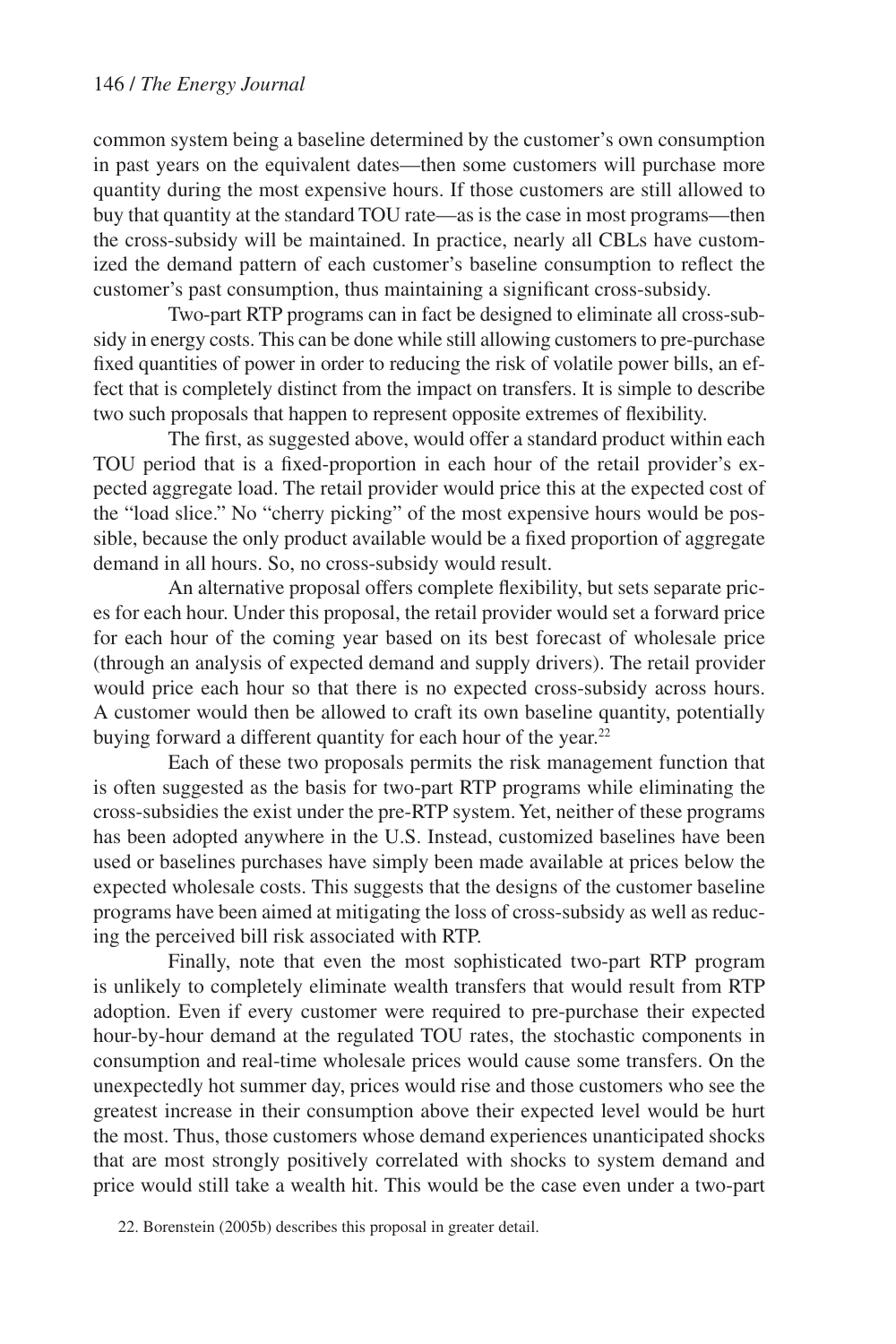RTP program in which each customer buys in advance their customized expected demand quantity for each hour.

The difficulty of eliminating transfers with a two-part RTP program is illustrated by a simple calculation of a representative two-part RTP programs. I present here results from an analysis of a hypothetical two-part RTP program for the same 1142 customers.

I consider the effect of a two-part RTP program in which every customer purchases its expected demand for every hour of the four-year sample at the TOU-F price. This generates a capital gain or loss relative to the real-time price that obtains in each hour and that gain or loss is added to—in most cases partially offsets—the gain or loss from the switch to RTP. This is financially equivalent to a customer pre-purchasing its expected demand at the TOU-F price and then being charged or refunded for deviations from its expected demand at the real-time price. Throughout this analysis, I again assume that these customers exhibit zero price elasticity.

The customer's expected demand during a given hour for this analysis is taken to be its average demand in that month-weekday/weekend-hour of day over the four-year sample. That is, every month *e.g.,* January, covering the four January's in the sample) generates 48 hourly expected demands, 24 for the 24 hours of weekdays in the month and 24 for the 24 hours of weekends (and holidays) in the month. So, for instance, a customer would pre-purchase at TOU-F prices its average demand in 3-4pm January non-holiday weekdays for each of the 3-4pm January non-holiday weekdays that appears in the sample (about 80 such hours in the sample).

The results of this analysis are shown in Table 4. For both simulated price scenarios, table 4 reproduces the distribution of transfers for a switch from TOU-F to RTP that was shown in Table 2. Then it presents the transfers that result when the RTP is paired with pre-purchase of expected demand at TOU-F prices, the two-part program. The two-part program reduces the transfers by roughly half, but that still leaves substantial gains and losses. In the case of the more volatile price scenario, adding the two-part component reduces transfers by about 40% (from an average gain or loss of \$80,397 to an average of \$48,495). It is more effective in scenario II, because lower price volatility means there is less unpredictable price/demand correlation that the pre-purchase cannot cover,

**Table 4. Distributions of Change in Customer Bills from TOU-F to RTP or 2-Part RTP (1142 customers over 4 years)**

|                                                                                              |      | <b>PERCENTILES</b> |  |  |                                   |                |             |       |                      | <b>Absolute Transfer</b>                           |  |  |
|----------------------------------------------------------------------------------------------|------|--------------------|--|--|-----------------------------------|----------------|-------------|-------|----------------------|----------------------------------------------------|--|--|
|                                                                                              | 1st. |                    |  |  |                                   |                |             |       |                      | 5th 10th 25th 50th 75th 90th 95th 99th PerCustomer |  |  |
| Scenario I - RTP<br>Scenario I - 2-part -5% -2% 0% 0% 1% 2% 4%                               |      |                    |  |  | $-9\%$ $-4\%$ $-3\%$ $-1\%$ $1\%$ | $4\%$          | 7%          |       | 8\% 15\%<br>5\% 12\% | \$80,397<br>\$48,495                               |  |  |
| Scenario II - RTP - $8\%$ - $3\%$ - $2\%$ - $1\%$<br>Scenario II - 2-part -2% $0\%$ 0% 0% 1% |      |                    |  |  | $0\%$                             | $3\%$<br>$1\%$ | 5%<br>$2\%$ | $3\%$ | 6\% 14\%<br>6%       | \$59,203<br>\$25,162                               |  |  |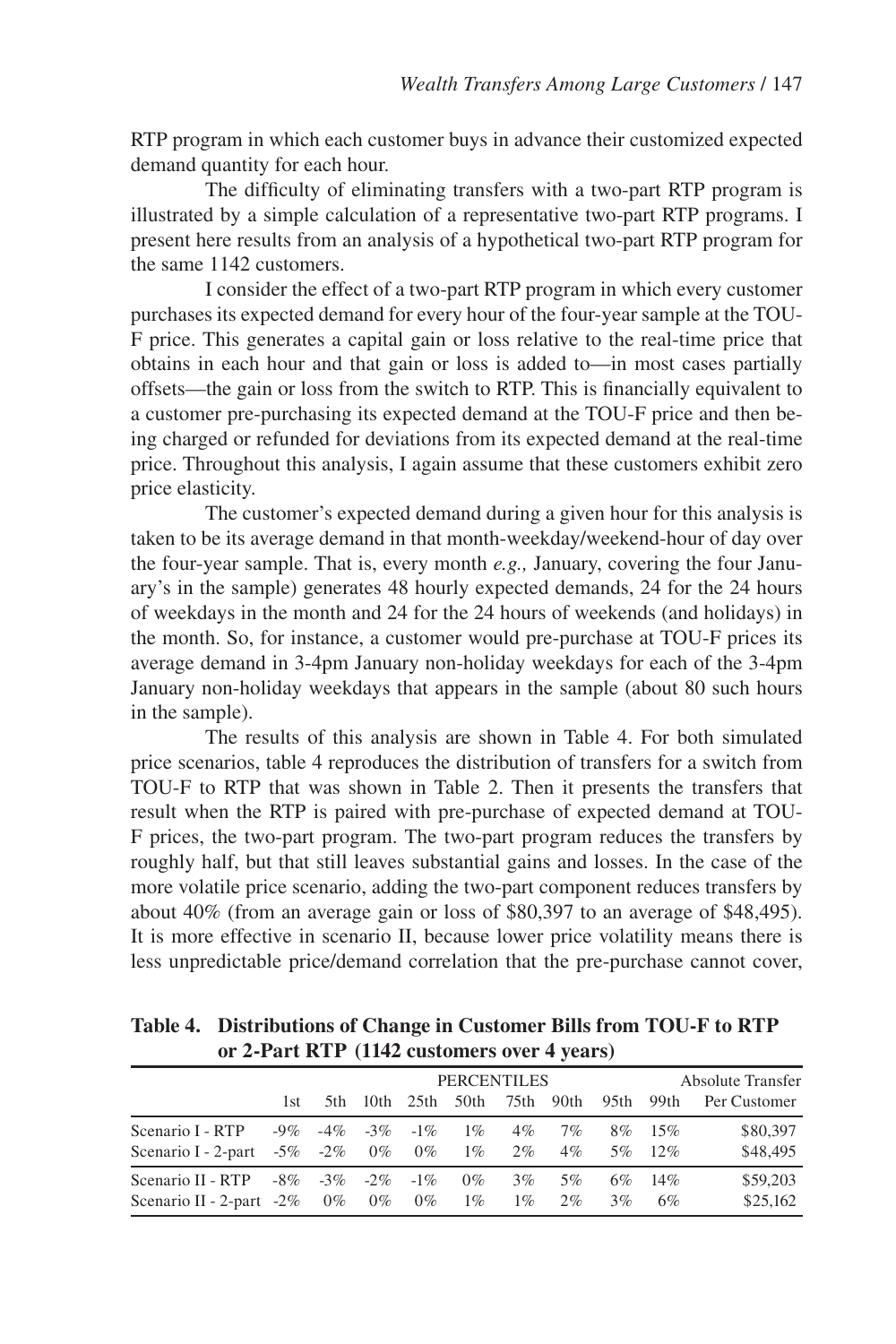as discussed above. In that case, the two-part component eliminates about 58% of the transfers.

### **7. Conclusions**

Introducing real-time electricity pricing is likely to harm some customers by removing the existing cross-subsidies to customers that consume disproportionately more when wholesale prices are highest. Those customers are likely to oppose RTP initiatives if their potential loss is substantial and there is no supplemental program to offset their loss. Using data on a sample of 1142 large industrial and commercial customers in northern California, I've shown that implementing RTP results in significant transfers compared to a flat-rate tariff. Forty to seventy percent of these transfers, however, occur with just a change from flat-rate to time-of-use pricing, a change that has already taken place for the customers in this sample, and for most large industrial and commercial customers in the U.S. Still, current TOU tariffs probably understate the long-run equilibrium cost differential between peak and off-peak periods, thus reducing the transfer caused by such rates and increasing the additional transfer that would result from moving to full RTP.

One hope for broader RTP support is that customers may help themselves under RTP by reducing consumption when prices are high and consuming more when prices are low. While this price responsiveness generates substantial efficiencies in aggregate, I demonstrate that it is unlikely to be large enough for most customers with costly demand patterns to overcome their lost cross-subsidy. Even if customers exhibit real-time price elasticities of -0.1, I conclude that a large share of them would still be losers under RTP.

The analysis makes clear that in the political economy of retail electricity pricing there is likely to be a role for programs that mitigate the wealth transfers from RTP adoption while still achieving the efficiency gains. I've shown that "two-part" RTP programs, which allow customers to buy a baseline quantity at a regulated rate, can fulfill this function under their typical implementation.

#### **REFERENCES**

- Barbose, Galen, Charles Goldman and Bernie Neenan (2004). "A Survey of Utility Experience with Real-Time Pricing," Lawrence Berkeley National Laboratory Working Paper No. LBNL-54238, December.
- Borenstein, Severin (2005a). "The Long-Run Efficiency of Real-Time Electricity Pricing," *Energy Journal,* 26(3): 93-116.
- Borenstein, Severin (2005b). "Time-Varying Retail Electricity Prices: Theory and Practice," in Griffin and Puller, eds., *Electricity Deregulation: Choices and Challenges*, Chicago: University of Chicago Press.
- Borenstein, Severin (2007). "Customer Risk from Real-Time Retail Electricity Pricing: Bill Volatility and Hedgability," *Energy Journal,* 28(2): 111-130
- Borenstein, Severin and Stephen P. Holland (2005). "On the Efficiency of Competitive Electricity Markets With Time-Invariant Retail Prices," *RAND Journal of Economics*, 36(3):469-493.